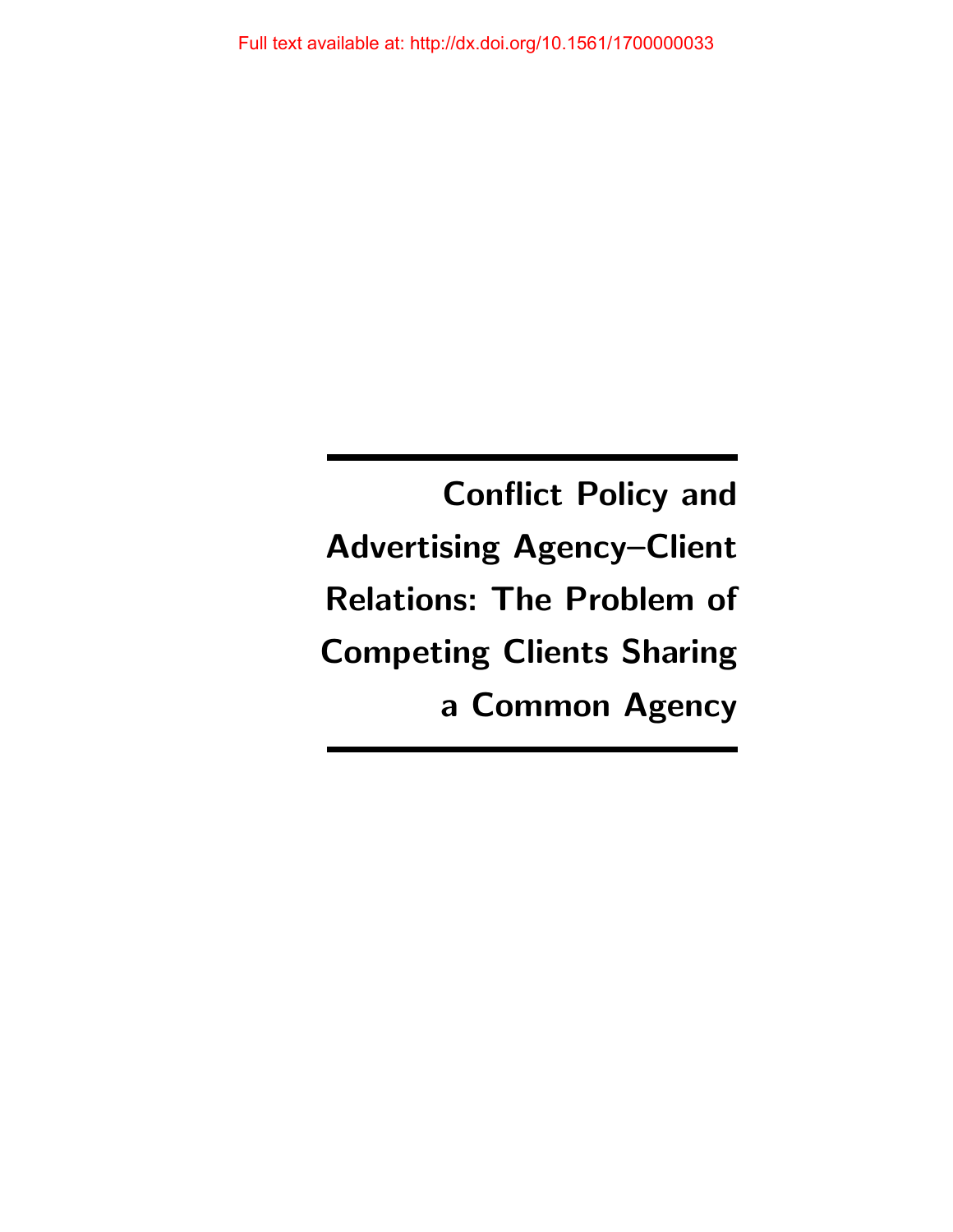# Conflict Policy and Advertising Agency–Client Relations: The Problem of Competing Clients Sharing a Common Agency

Alvin J. Silk

Harvard Business School Harvard University USA asilk@hbs.edu



Boston – Delft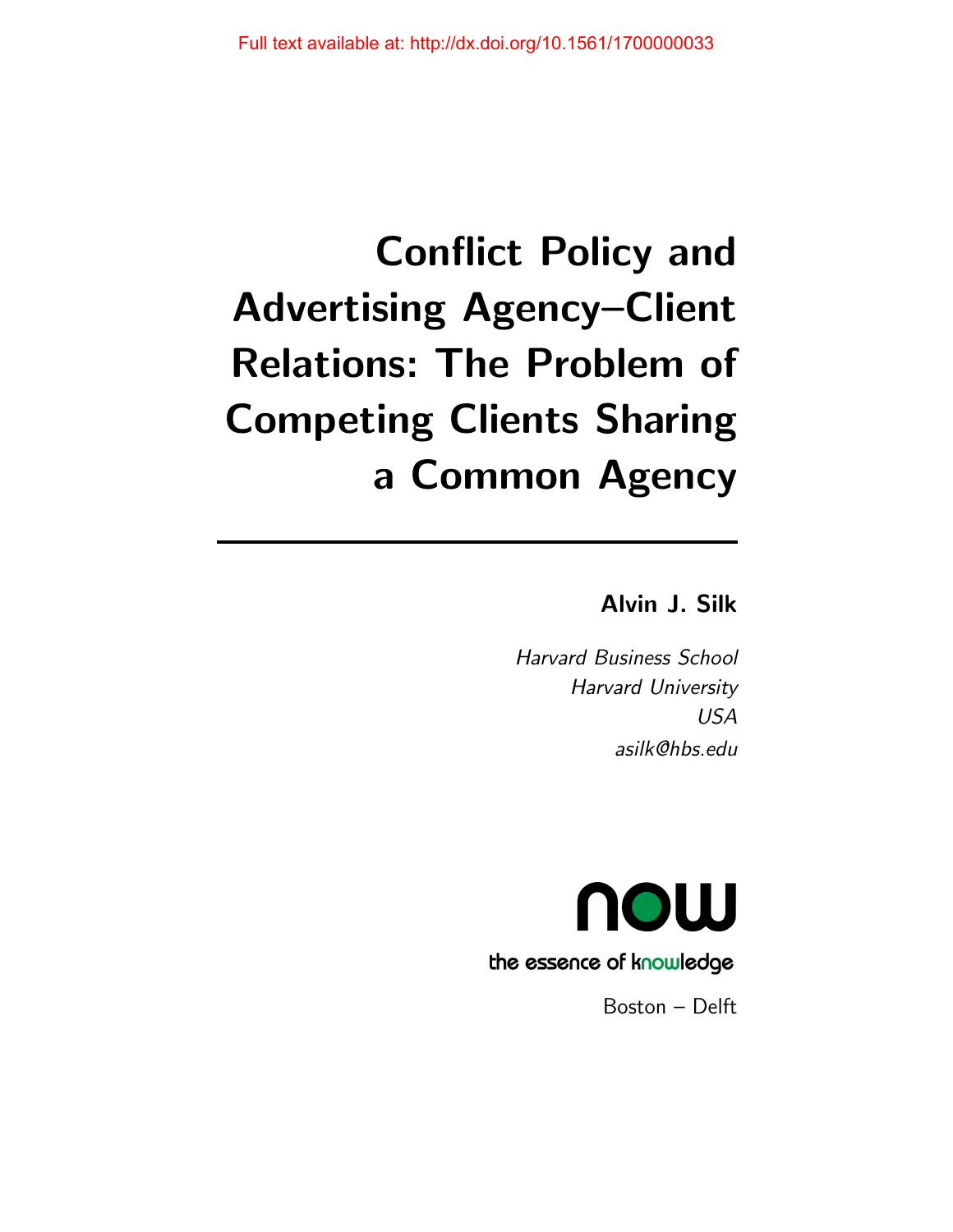## Foundations and Trends ${}^{\text{\textregistered}}$  in Marketing

Published, sold and distributed by: now Publishers Inc. PO Box 1024 Hanover, MA 02339 USA Tel. +1-781-985-4510 www.nowpublishers.com sales@nowpublishers.com

Outside North America: now Publishers Inc. PO Box 179 2600 AD Delft The Netherlands Tel. +31-6-51115274

The preferred citation for this publication is A. J. Silk, Conflict Policy and Advertising Agency–Client Relations: The Problem of Competing Clients Sharing a Common Agency, Foundations and Trends<sup> $\overline{\textcircled{B}}$ </sup> in Marketing, vol 6, no 2, pp 63–149, 2011

ISBN: 978-1-60198-604-7 c 2012 A. J. Silk

All rights reserved. No part of this publication may be reproduced, stored in a retrieval system, or transmitted in any form or by any means, mechanical, photocopying, recording or otherwise, without prior written permission of the publishers.

Photocopying. In the USA: This journal is registered at the Copyright Clearance Center, Inc., 222 Rosewood Drive, Danvers, MA 01923. Authorization to photocopy items for internal or personal use, or the internal or personal use of specific clients, is granted by now Publishers Inc for users registered with the Copyright Clearance Center (CCC). The 'services' for users can be found on the internet at: www.copyright.com

For those organizations that have been granted a photocopy license, a separate system of payment has been arranged. Authorization does not extend to other kinds of copying, such as that for general distribution, for advertising or promotional purposes, for creating new collective works, or for resale. In the rest of the world: Permission to photocopy must be obtained from the copyright owner. Please apply to now Publishers Inc., PO Box 1024, Hanover, MA 02339, USA; Tel. +1-781-871-0245; www.nowpublishers.com; sales@nowpublishers.com

now Publishers Inc. has an exclusive license to publish this material worldwide. Permission to use this content must be obtained from the copyright license holder. Please apply to now Publishers, PO Box 179, 2600 AD Delft, The Netherlands, www.nowpublishers.com; e-mail: sales@nowpublishers.com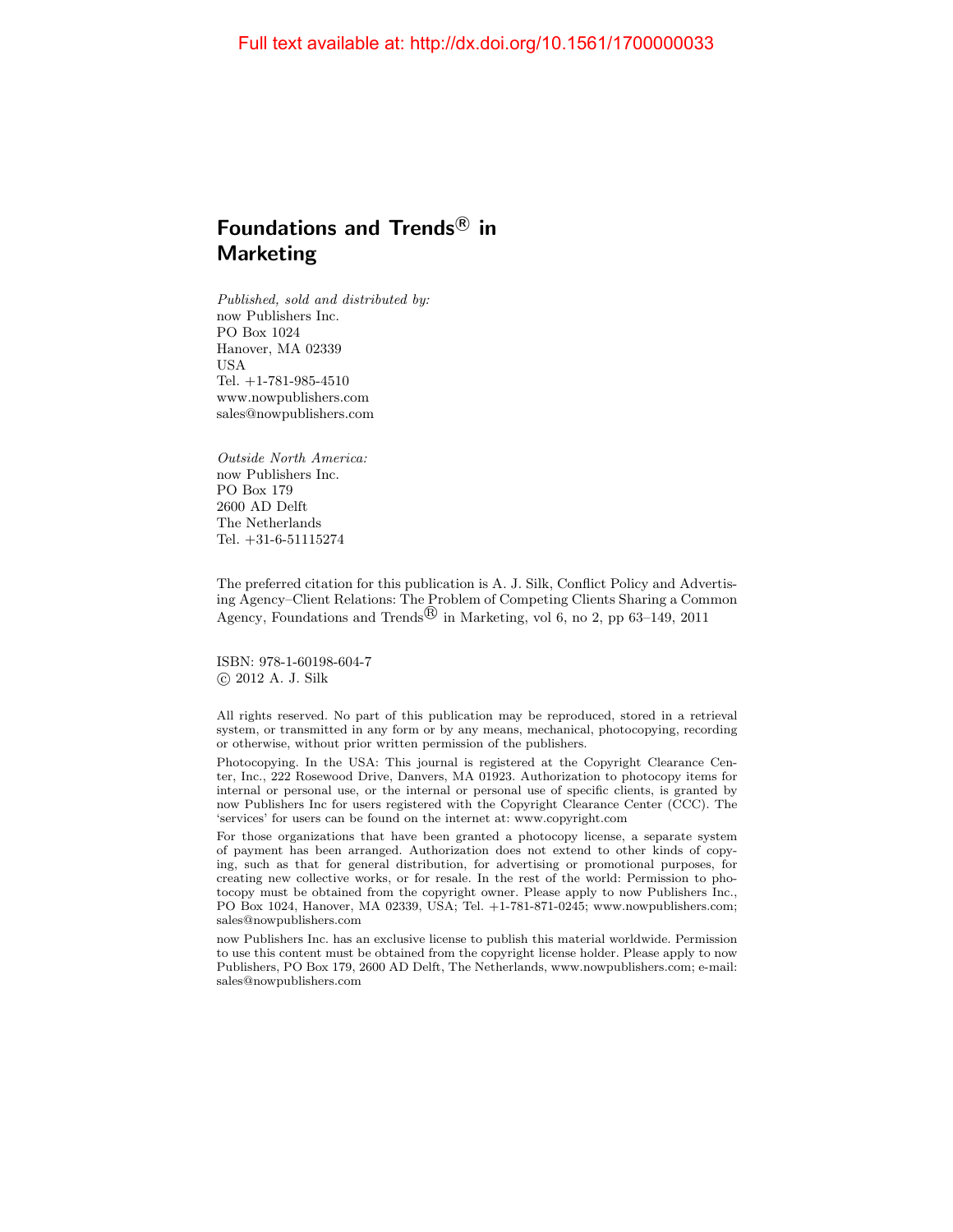## Foundations and Trends<sup>®</sup> in **Marketing** Volume 6 Issue 2, 2011 Editorial Board

Editor-in-Chief: Jehoshua Eliashberg University of Pennsylvania

#### Co-Editors

Teck H. Ho University of California Berkeley

Mary Frances Luce Duke University

#### Editors

Joseph W. Alba, University of Florida David Bell, University of Pennsylvania Gerrit van Bruggen, Erasmus University Pradeep Chintagunta, University of Chicago Dawn Iacobucci, University of Pennsylvania Brian Sternthal, Northwestern University J. Miguel Villas-Boas, University of California, Berkeley Marcel Zeelenberg, Tilburg University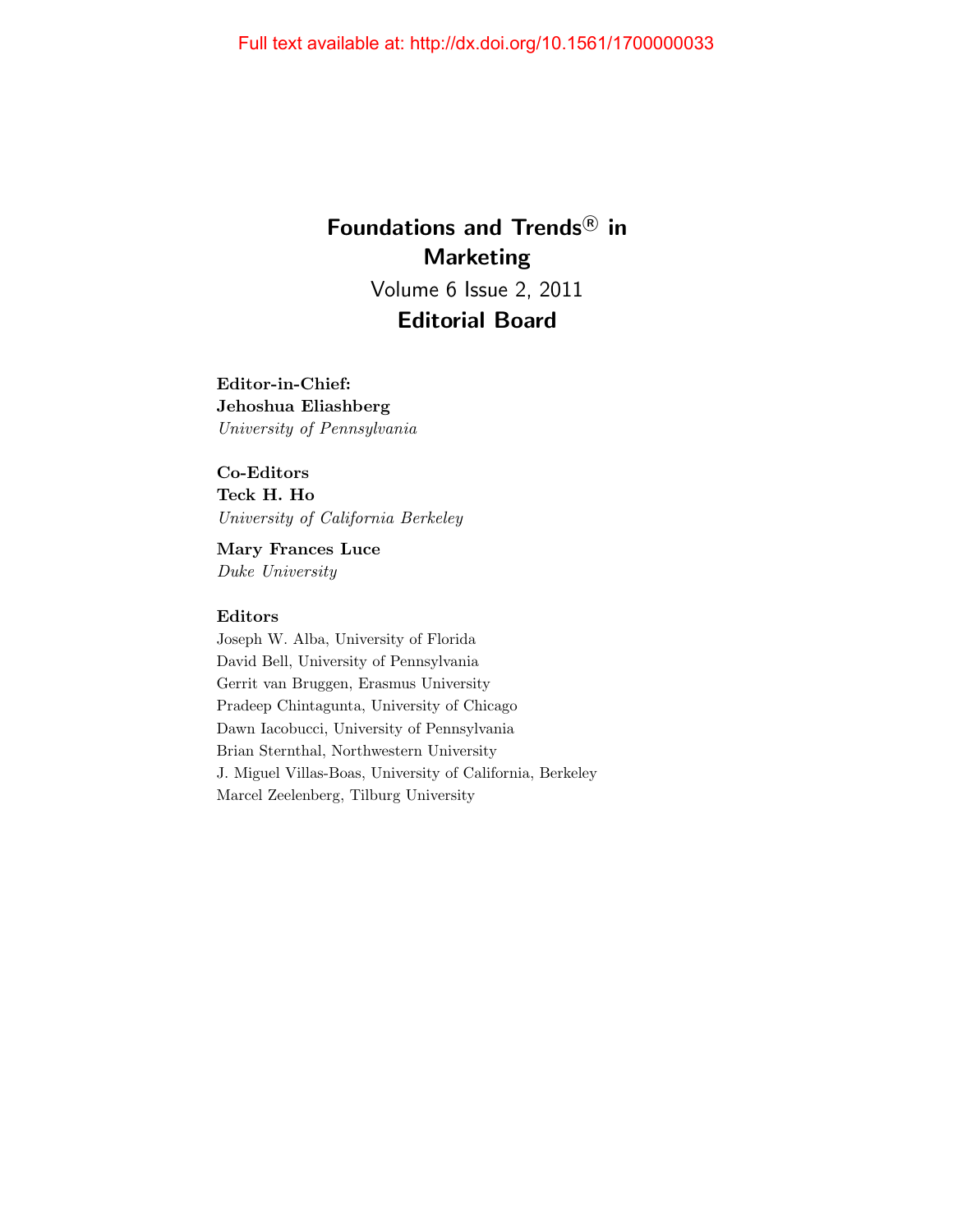## Editorial Scope

Foundations and Trends<sup>®</sup> in Marketing will publish survey and tutorial articles in the following topics:

- B2B Marketing
- Bayesian Models
- Behavioral Decision Making
- Branding and Brand Equity
- Channel Management
- Choice Modeling
- Comparative Market Structure
- Competitive Marketing Strategy
- Conjoint Analysis
- Customer Equity
- Customer Relationship Management
- Game Theoretic Models
- Group Choice and Negotiation
- Discrete Choice Models
- Individual Decision Making
- Marketing Decisions Models
- Market Forecasting
- Marketing Information Systems
- Market Response Models
- Market Segmentation
- Market Share Analysis
- Multi-channel Marketing
- New Product Diffusion
- Pricing Models
- Product Development
- Product Innovation
- Sales Forecasting
- Sales Force Management
- Sales Promotion
- Services Marketing
- Stochastic Model

#### Information for Librarians

Foundations and Trends<sup>®</sup> in Marketing, 2011, Volume 6, 4 issues. ISSN paper version 1555-0753. ISSN online version 1555-0761. Also available as a combined paper and online subscription.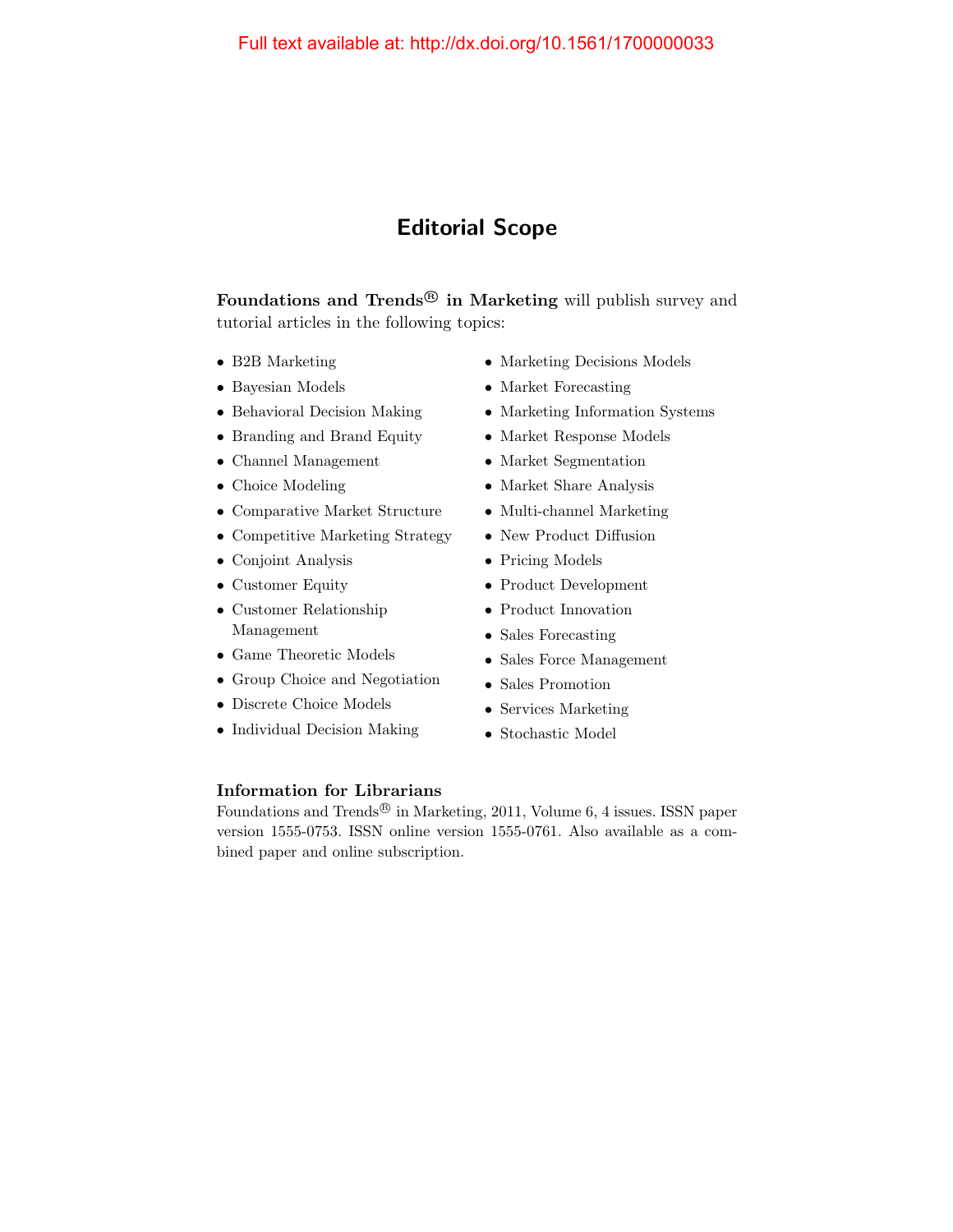Foundations and Trends<br> $^{\circledR}$  in Marketing Vol. 6, No. 2 (2011) 63–149 c 2012 A. J. Silk DOI: 10.1561/1700000033



# Conflict Policy and Advertising Agency–Client Relations: The Problem of Competing Clients Sharing a Common Agency<sup>∗</sup>

## Alvin J. Silk

Lincoln Filene Professor Emeritus, Graduate School of Business Administration, Harvard University, Soldiers Field, Boston, MA 02163, USA, asilk@hbs.edu

#### Abstract

What restrictions should be placed on advertising agencies with respect to serving accounts or clients who are competitors of one another in order to avoid conflicts of interest? In recent decades, the advertising and marketing services industry has undergone a number of structural changes that forced an ongoing re-examination and modification

<sup>\*</sup> I am indebted to Makoto Abe, Tim Ambler, Marc Brownstein, Rance Crain, Pat Kaufmann, Paul Michel, Brian Moeran, Brian Wieser, and Tom Finneran and members of the American Association of Advertising Agencies' "New Business" Committee for helpful comments on an earlier draft of this monograph. Thanks are due to Peter Danaher, Don Dillon, Herb Minkel, Jr., Rupal Parekh, John Roberts, and Jiro Yoshino for discussions of conflict policies. The assistance of Earl Campbell, John Deighton, and Susan Keane and the support of the Division of Research, Harvard Business School are gratefully acknowledged. Suggestions offered by Josh Eliasberg, Zac Rolnik, Miguel Villas-Boas, and an anonymous reviewer were much appreciated. My greatest debt is to Keri D. Jones; without her help and patience, this project could not have been completed. The usual disclaimer applies.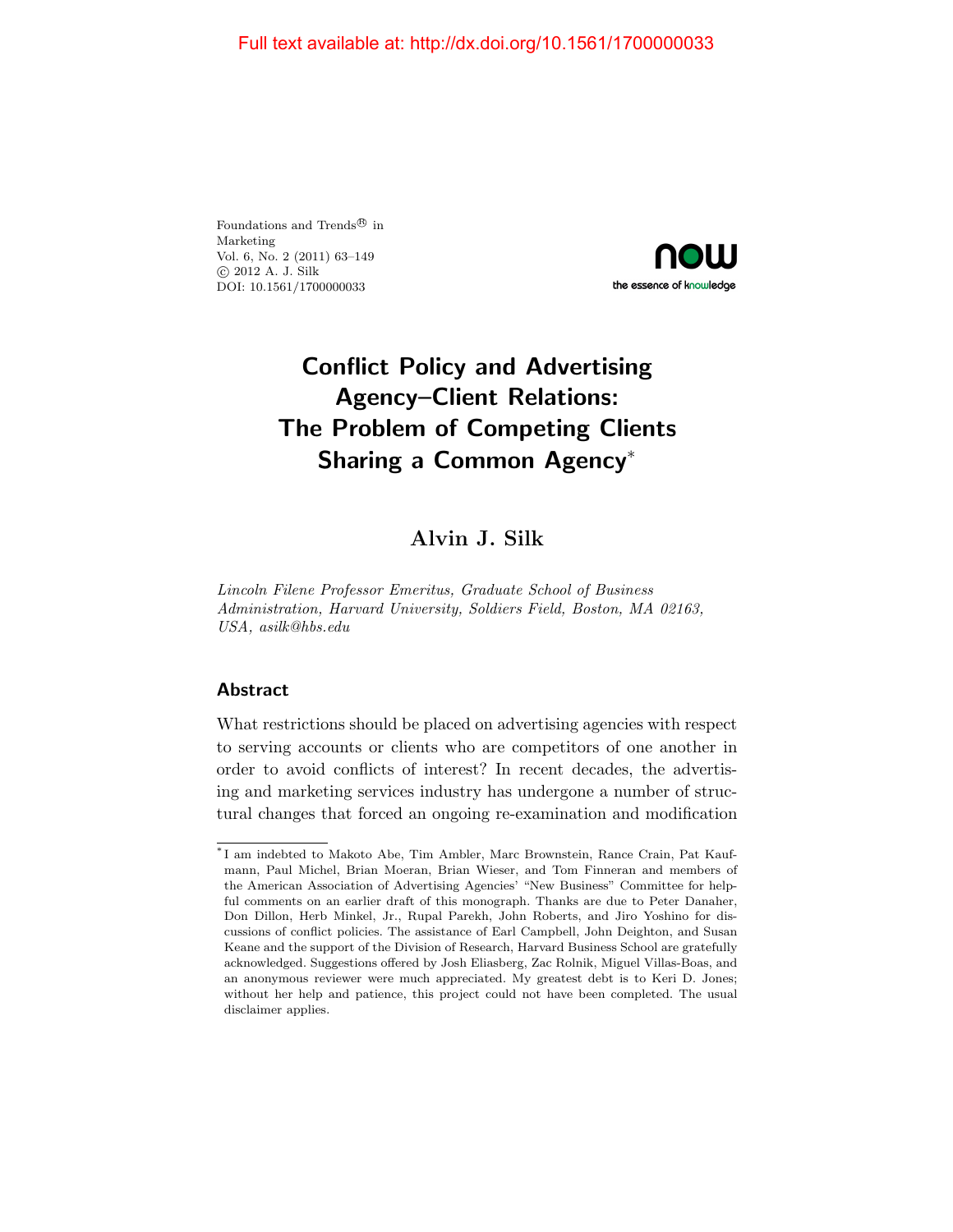of traditional norms and policies emphasizing exclusivity in agency– client relationships. A typology of conflicts that have arisen in the U.S. shows the variety and complexity of contemporary conflicts. Cases of conflicts reported in the trade literature are used to illustrate policy issues as well as the spillover effects and resolution of disputes.

To cope with these developments, two significant changes in conflict policies evident in current U.S. practice are identified. First, safeguards to preserve proprietary information that function as organizational, location, and personnel mobility barriers among quasi-autonomous units within a mega agency or holding company have become an essential component of conflict policies. Subject to the protection against security breaches afforded by safeguards, rival clients may be served by separate organizational units that are under common control and/or ownership. Second, a family of hybrid conflict polices has evolved that feature elements of the split account system long practiced in Japan, augmented by safeguards that serve as partial substitutes for the umbrella prohibition on serving rivals imposed by exclusivity. By relying on safeguards and splitting account assignments in a variety of ways among different organizational units within a given mega-agency or holding company that may also serve rivals (or across different mega agencies or holding companies), clients exert a measure of control over the access of those agencies to confidential information while also offering them incentives to avoid conflicts of interest.

Findings from the existing body of conceptual and empirical research bearing on the sources and consequences of conflicts are reviewed and directions for further research are discussed.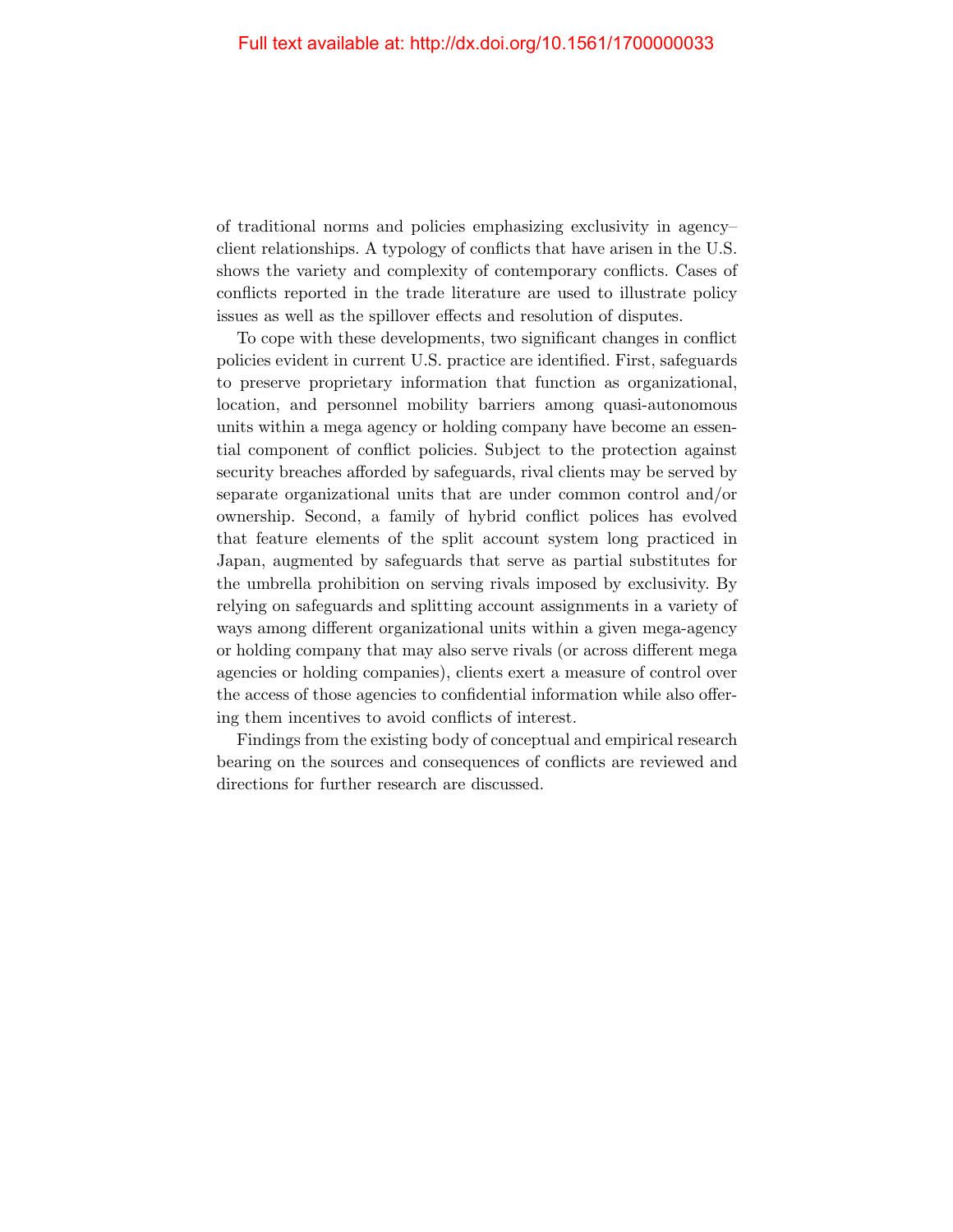# **Contents**

| 1              | Introduction                                                                             | $\mathbf{1}$ |
|----------------|------------------------------------------------------------------------------------------|--------------|
| $\mathbf 2$    | <b>Conflicts of Interest in Professional Services</b>                                    | 5            |
| 2.1            | Conceptual Framework                                                                     | 6            |
| 2.2            | Safeguard Policies                                                                       | 8            |
| 3              | <b>Historical Background</b>                                                             | 11           |
| 3.1<br>3.2     | Evolution of the Norm of Exclusivity in the U.S.<br>The Japanese "Split Account System": | 12           |
|                | An Alternative to Exclusivity                                                            | 14           |
| 3.3            | Industry Growth, Structural Change and                                                   |              |
|                | the Rise of Holding Companies                                                            | 19           |
| $\overline{4}$ | <b>Complex Conflicts</b>                                                                 | 23           |
| 4.1            | Divergent Perspectives of Agencies and Clients                                           | 23           |
| 4.2            | Taxonomy of Agency–Client Conflicts                                                      | 25           |
| 5              | Designing Policies for Complex Conflicts                                                 | 31           |
| 5.1            | Policy Guidelines                                                                        | 32           |
| 5.2            | Types of Safeguards                                                                      | 34           |
| 5.3            | Hybrid Conflict Policies: Adaptive Split                                                 |              |
|                | Assignments with Safeguards                                                              | 35           |
| 5.4            | Resolving Complex Agency–Client Conflicts                                                | 40           |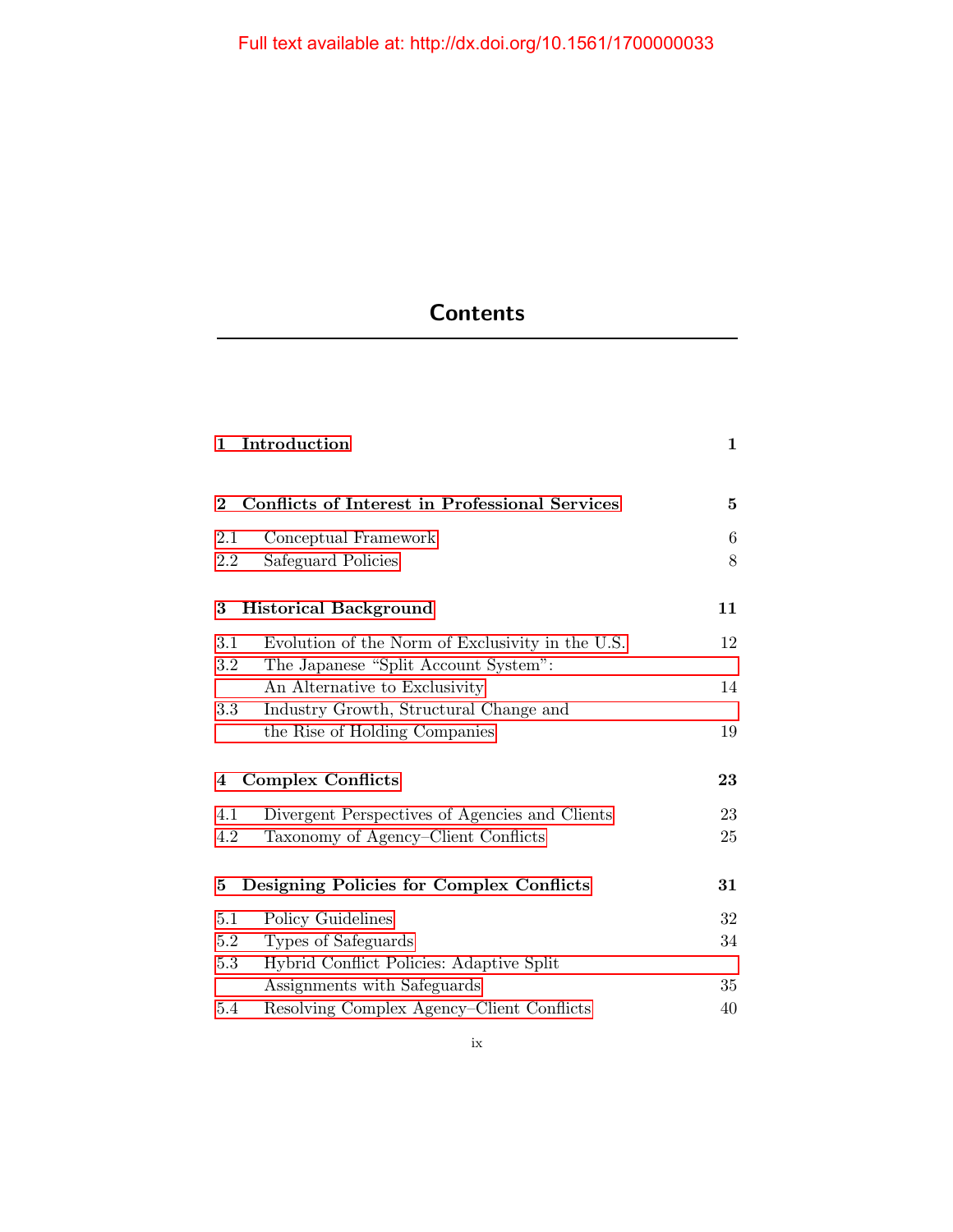| 6                                    | Safeguards and Contracts                                | 45 |
|--------------------------------------|---------------------------------------------------------|----|
| 6.1                                  | Threats to Confidentiality                              | 46 |
| 6.2                                  | Internal Agency Organizational and Locational Barriers  | 48 |
| 6.3                                  | Mobility Barriers                                       | 50 |
| 7                                    | <b>Economic Analysis of Agency-Client</b>               |    |
|                                      | <b>Conflicts of Interest</b>                            | 57 |
| 7.1                                  | Event Studies of the Effect of Changing Agencies        | 57 |
| 7.2                                  | Concentration Levels and the Size Structure of the U.S. |    |
|                                      | Advertising and Marketing Services Industry             | 62 |
| $7.3\,$                              | Exclusivity as an Institutional Mobility Barrier:       |    |
|                                      | Diversification by Agencies and Holding Companies       | 64 |
| 7.4                                  | Oligopolistic Rivalry and Advertiser's Choice of        |    |
|                                      | Exclusive vs. Shared Agency                             | 68 |
| Directions for Further Research<br>8 |                                                         | 73 |
| Conclusion<br>9                      |                                                         | 77 |
| References                           |                                                         | 81 |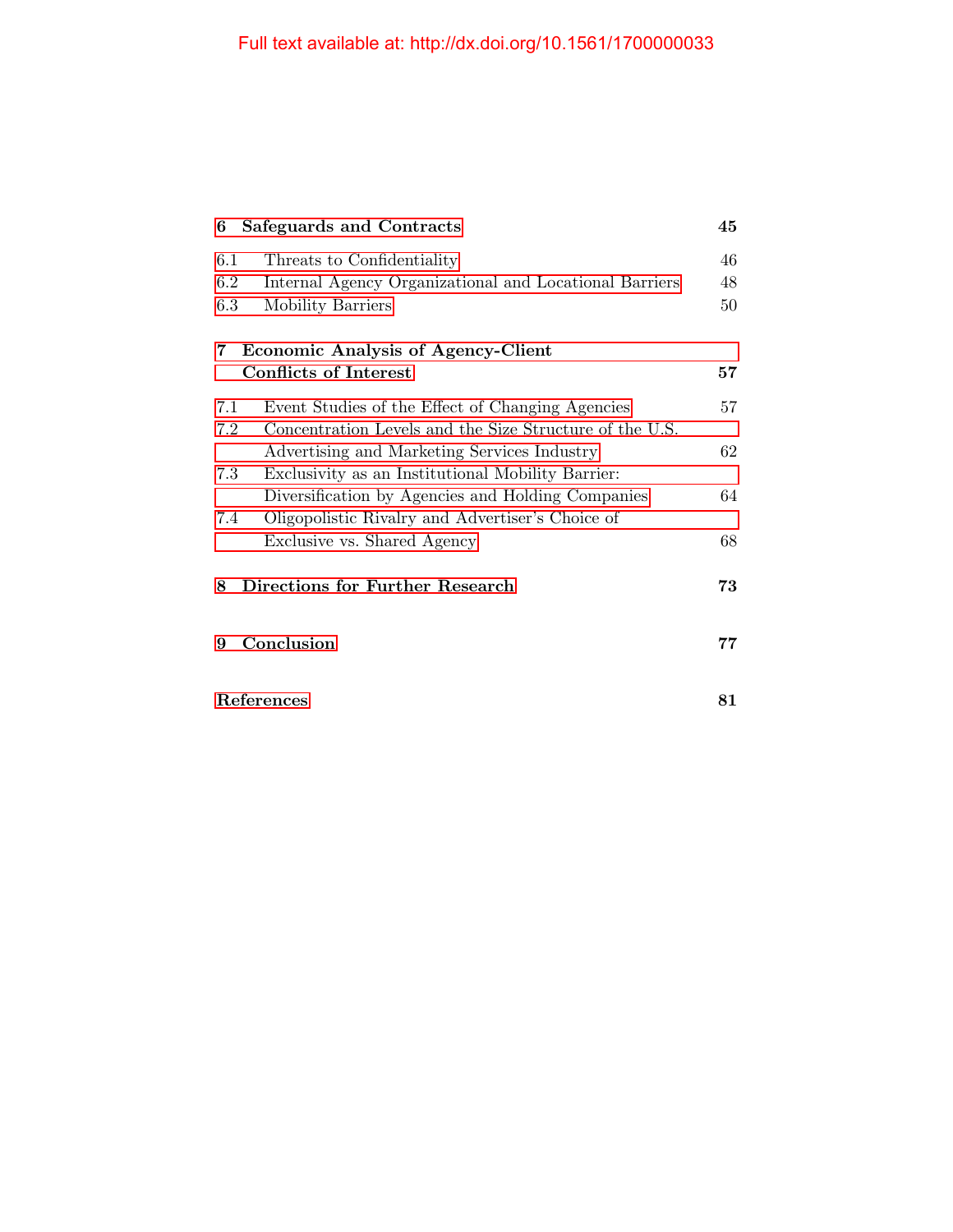<span id="page-9-0"></span>

"Conflicts in advertising are taboos as religious as any you would find in the Middle Ages."

Mary Wells Lawrence [\(2002,](#page-18-0) p. 231).

It has long been recognized that advertising agencies in the U.S. and Europe generally do not simultaneously serve accounts and/or clients who are competitors of one another. Seeking to avoid the risk of conflicts of interest with their agencies, clients were averse to sharing a common agency with a rival, a position that gradually was accepted by agencies. Thus, over the course of the first third of the twentieth century, "exclusivity" became the prevailing norm in the U.S. advertising industry. However, a 1979 position paper on conflicts issued by the American Association of Advertising Agencies (AAAA) forewarned that "Because of the proliferation of mergers, acquisitions, and new product introductions by clients, the potential for client– agency product conflicts has increased dramatically to the point it is of considerable concern to client and agency management alike" (p. 1). In line with that assessment, disputes relating to the interpretation and violation of this longstanding prohibition have been reported with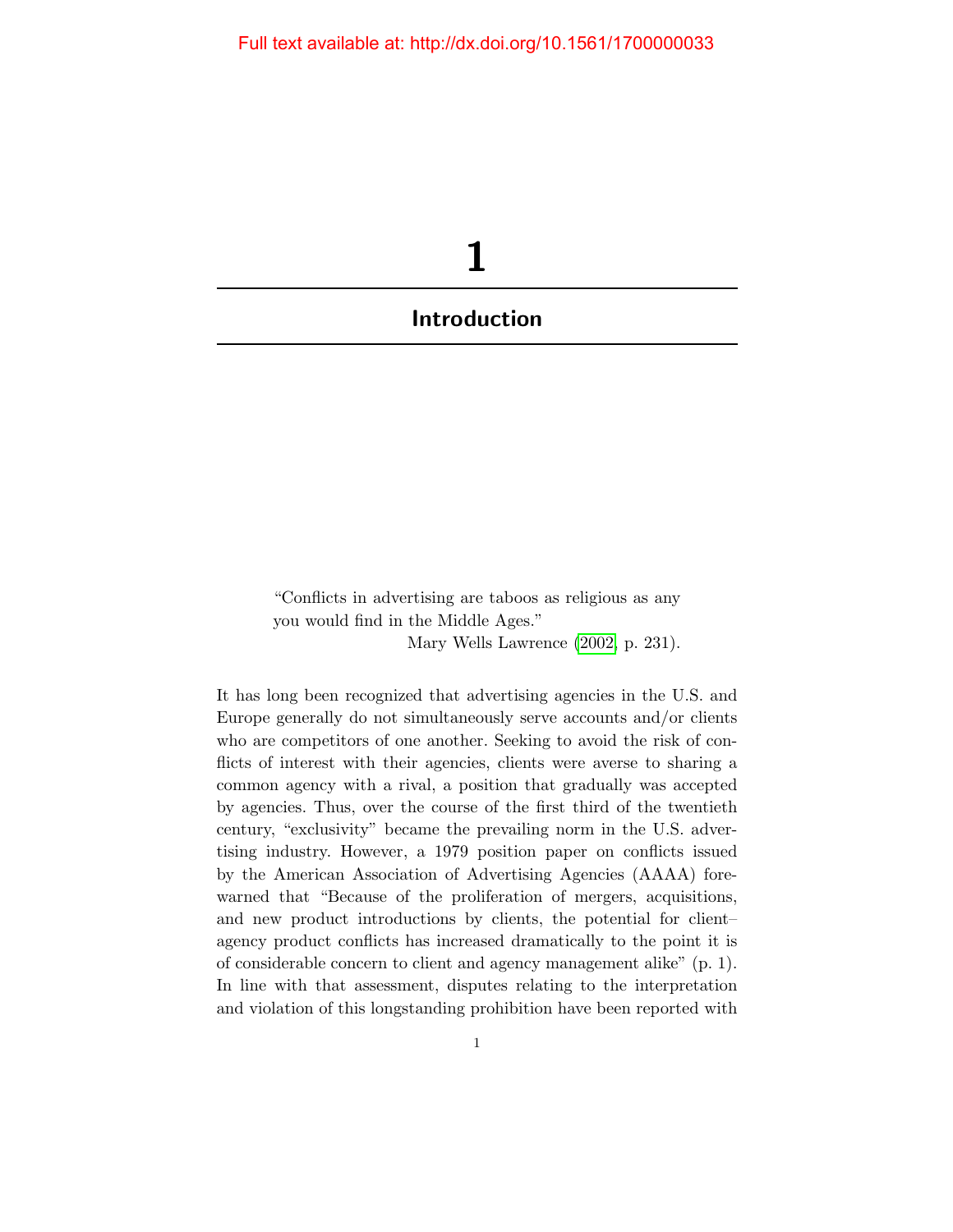#### 2 Introduction

varying regularity in the U.S. trade press, along with discussions of their disruptive effects on agency–client relations, often culminating in agency dismissals or account resignations; sometimes accompanied by litigation. Two decades later, a subsequent AAAA's (2000) position paper began by noting that "Little has been published on conflict policies" and went on to suggest that: "The definition of conflict is becoming more liberal, i.e., less restrictive, due to current business trends" (p. 2), citing consolidation and globalization as developments precipitating the change. These observations raise a fundamental question: what do we know about how and why conflict norms and policies have changed?

Despite its history as a contentious issue in agency–client relations, conflicts of interest remain a relatively undeveloped topic in both the professional and academic literature on advertising and marketing. As a step toward the development of a deeper understanding of the state of contemporary practices relating to conflict norms, this monograph surveys and integrates three somewhat disparate bodies of relevant material that are available. First, an examination of the history of the advertising industry in the U.S. and Japan serves to inform our understanding of the development and functioning of the principal contending policy options: the exclusivity norm and the "split account system," respectively. Second, analysis of press accounts of specific conflicts and policy guidelines issued by trade associations illustrates how the re-structuring of the U.S. advertising industry over the past three decades has affected potential threats of conflicts and means for addressing them. Third, a handful of theoretical and empirical studies are available that offer valuable insights into the issues and controversies surrounding conflicts that have been raised in the trade literature.

The basic contribution of this monograph is to call attention to what I characterize as a family of "hybrid conflict policies" (HCPs) that has gradually evolved in the wake of the discordant agency–client relations that surfaced in the mid-1980s when the effects of consolidation, diversification, and globalization began to sweep through the advertising and marketing services (A&MS) industry and exposed the limitations of the traditional norm of exclusivity. The policies are hybrid in that they adopt elements of the split account system practiced in Japan,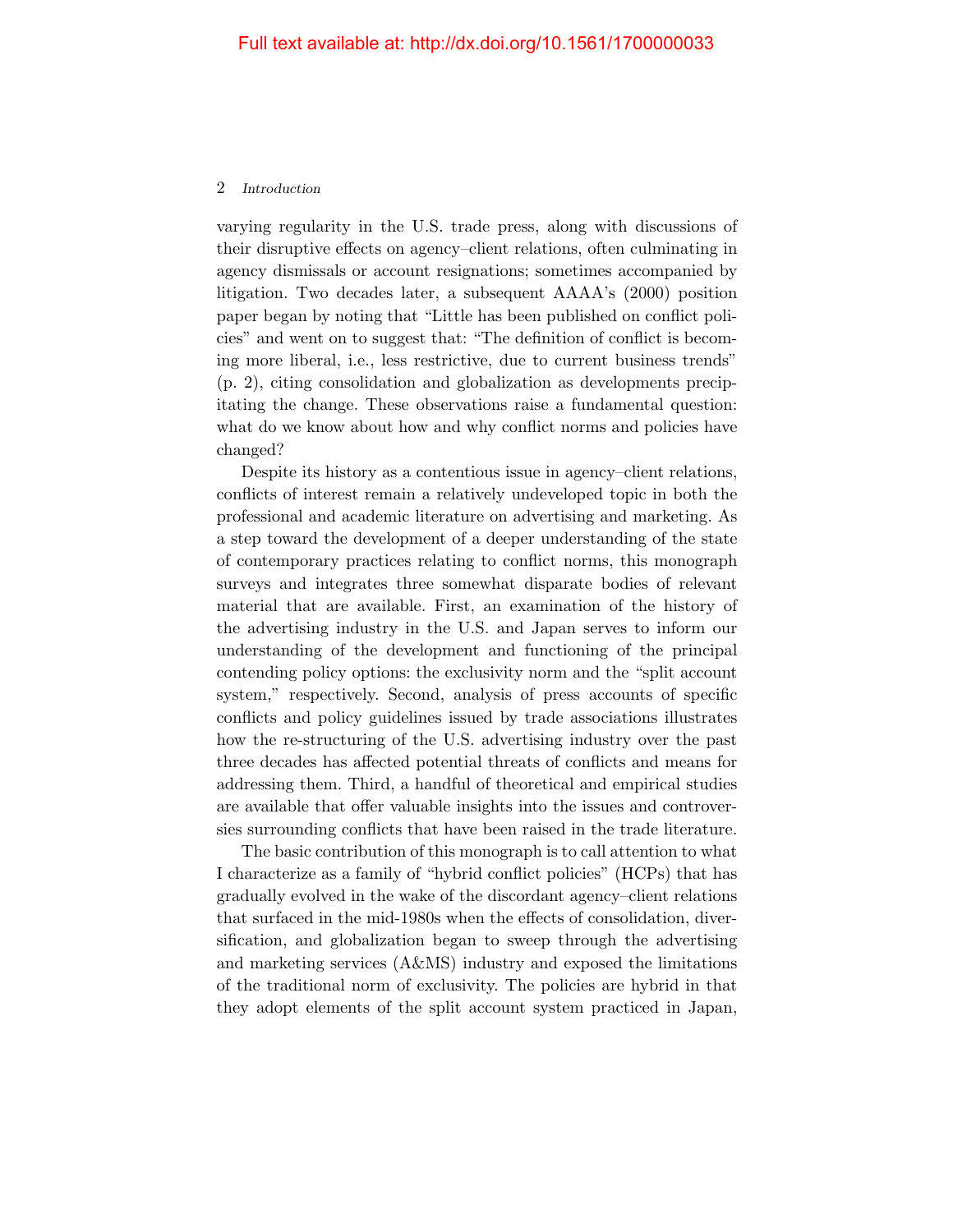augmented by safeguards that serve as substitutes for the traditional umbrella prohibition on serving rivals imposed by exclusivity. The critical feature of hybrid policies is the establishment of distinct organizational units operated separately, but in parallel, while under common control and/or ownership. Competing accounts/clients can then be served by quasi-independent units, subject to the protection against security breaches afforded by safeguards that serve as organizational and personnel mobility barriers. The system's adaptive quality derives from flexibility in the manner assignments may be split across units and in the use of a variety of accompanying safeguards. This flexibility facilitates the selective relaxation of the demands of strict exclusivity and fosters the design of customized conflict policies to address the heterogeneity and dynamics of agency and client interests.

In these respects, HCPs are responsive to repeated calls of industry leaders for "balanced" conflict policies, developed through accommodation on the part of both agencies and clients. HCPs may also be viewed as a further step in the realization of Marion Harper's vision of the holding company as an organizational form for circumventing the constraints placed on agency growth by exclusivity.

Viewed from a historical perspective, the recent evolution of conflict policy in the U.S. advertising and marketing services industry appears to have much in common with the changes that occurred in the first quarter of the twentieth century. During the latter era, the scope of functions performed by agencies expanded from mediarelated services as creative, research and strategic services were added to the mix and the full-service agency was born. With that diversification, the sharing of a common agency by rivals fell into disfavor with clients and the norm of exclusivity gained acceptance. It now appears that the latter trend has been at least partially reversed, with somewhat less restrictive policies being in the ascendency, particularly in relations between multiproduct clients and mega agencies or holding companies. What often goes unrecognized is that throughout both eras, a variety of conflict policies co-existed in the advertising industry. Then as now, industry practice encompasses a broad spectrum of conflict policies, ranging from acceptance by rivals of sharing a common agency to strict exclusivity. How conflict policies are distributed across

3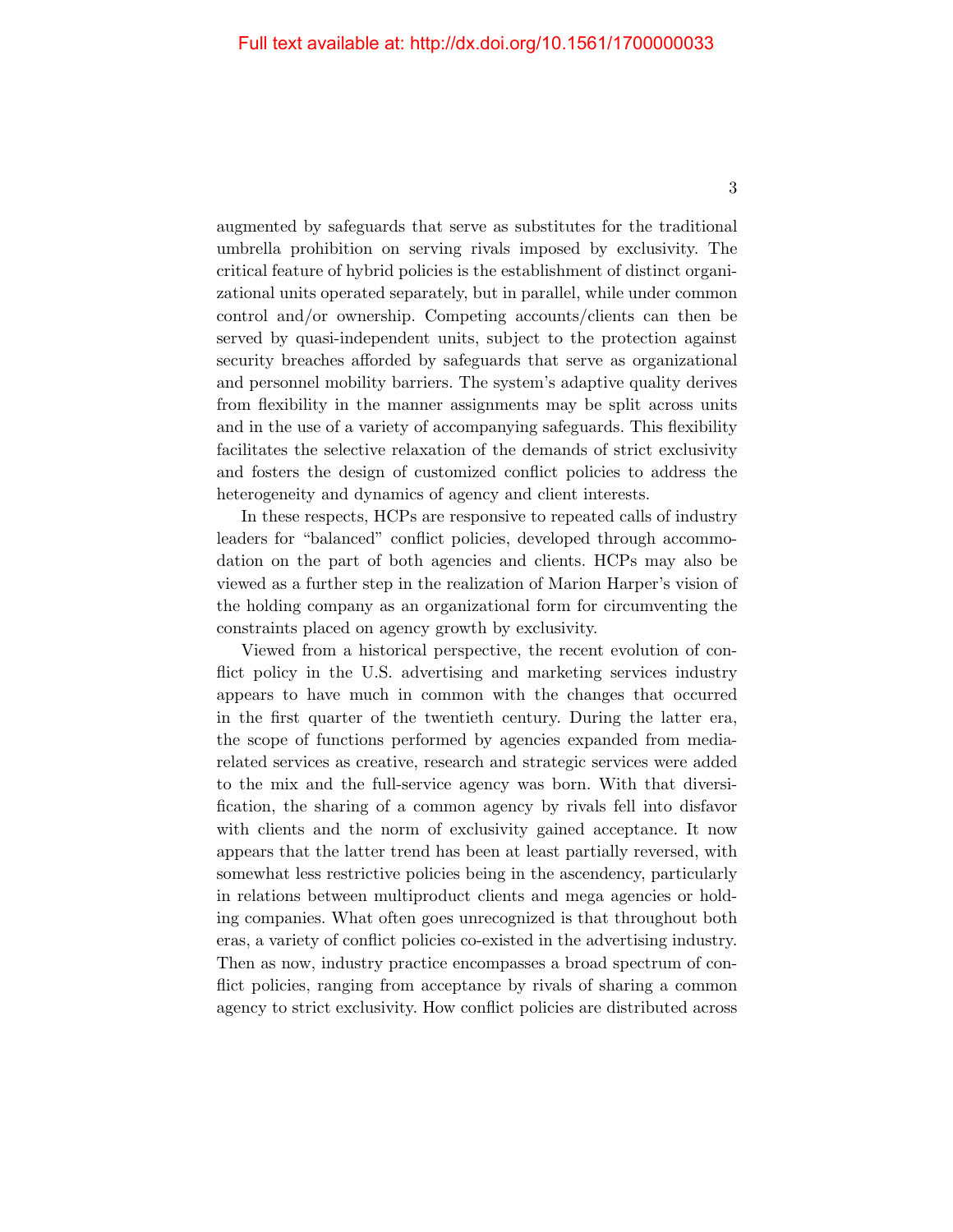#### 4 Introduction

the population of advertisers and how that distribution has changed over time are, in principle, observable quantities but currently remain unmeasured. Nonetheless, what is apparent is that in governing advertising agency–client relations, as in other realms of business activity [\(Macaulay, 1963\)](#page-18-1), heavy reliance is placed on "relational contracts" — "informal agreements sustained by the value of future relationships" [\(Baker et al., 2002,](#page-14-0) p. 36). To date, that perspective has been neglected in research on agency–client relations, an opportunity that warrants further analysis. For a recent review of the economics of relational contracting, see [Malcomson](#page-18-2) [\(2010\)](#page-18-2).

The remainder of the monograph is organized as follows. Section [2](#page--1-0) outlines a conceptual framework for analyzing the antecedents and consequences of conflicts of interest encountered by professional service firms and discusses the role of safeguards in addressing threats of security breaches. Section [3](#page--1-0) traces the evolution of the exclusivity norm in the U.S. and the split account system in Japan. Recent structural changes in the U.S. advertising industry are reviewed along with areas where agency and client perspectives on conflict policy diverge. Section [4](#page--1-0) examines the use of safeguard and contractual provisions in limiting agency–client conflicts. Section [5](#page--1-0) presents a typology of conflicts and policy guidelines issued by trade associations, followed by an analysis of a hybrid family of conflict policies that has emerged to accommodate the interests of holding companies and their large diversified, global corporate clients. The resolution of conflict disputes is also discussed. Section [6](#page--1-0) reviews the limited body of analytical and empirical research available on the economics of conflict policies. Section [7](#page--1-0) considers directions and opportunities for further research. Section [8](#page--1-0) provides an overview of the current state of knowledge about alternative conflict policies followed in practice, the economic rationale underlying their use, and the effects conflict policy has on the industry's efficiency and organization.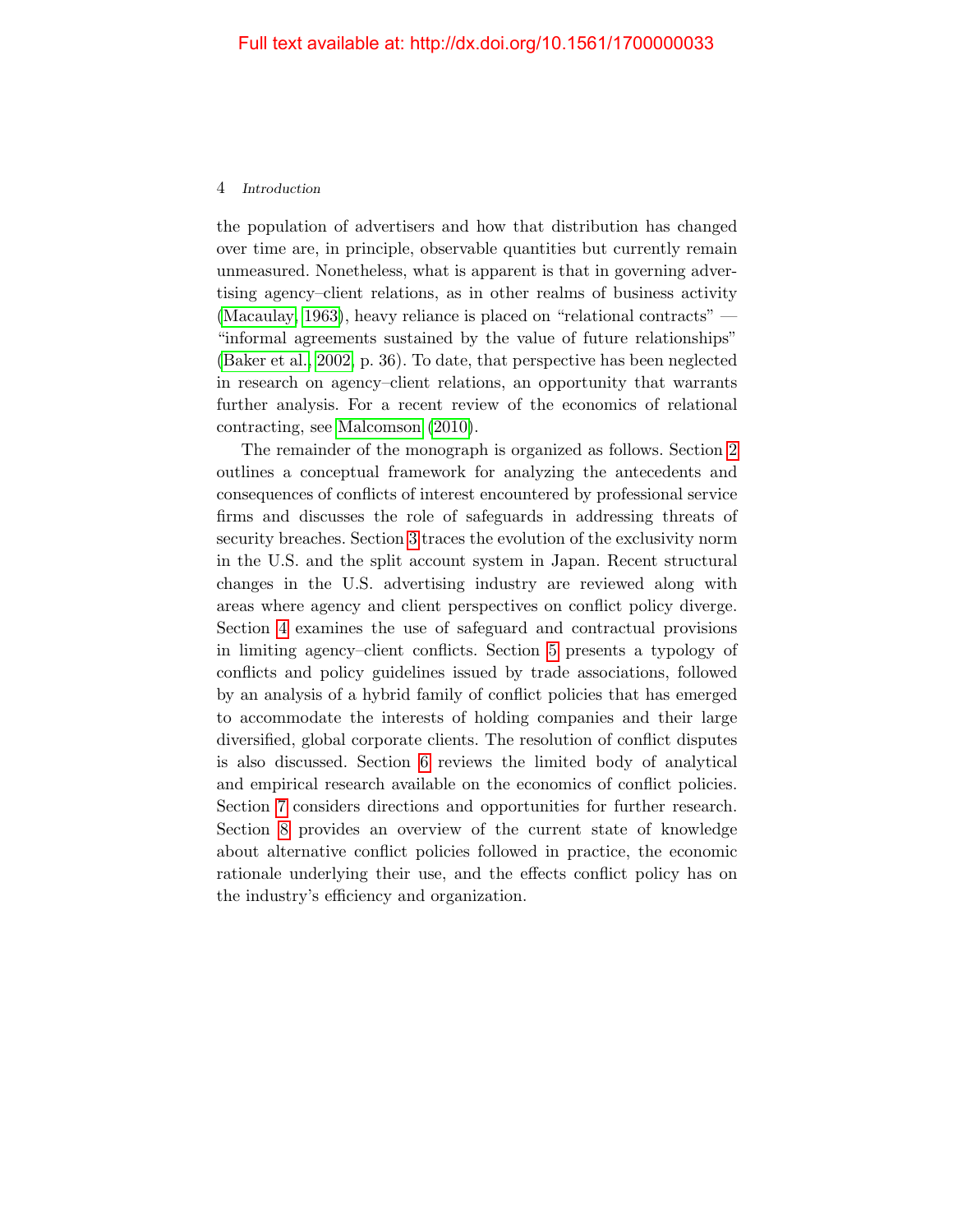- <span id="page-13-0"></span>Aaker, D. A. and E. Joachimsthaler (2000), 'The brand relationship spectrum: The key to the brand architecture problem'. California Management Review 42, 8–23.
- American Association of Advertising Agencies (1979), A Practical Solution to Client–Agency Account Conflicts. New York.
- American Association of Advertising Agencies (2000), Conflict Policy Guidelines. New York.
- Anderson, E. and S. D. Jap (2005), 'The dark side of close relationships'. Sloan Management Review 46(Spring), 75–82.
- Anon (1964), 'How Madison avenue views its own big sell'. Business Week pp. 72–78.
- Anon (1986), 'How major clients view mergers'. Advertising Age 58, 3, 44, 48, 50, and 81.
- Anon (2011), 'E-commerce and data security'. Economist pp. 73–74.
- Arzaghi, M., E. R. Berndt, J. C. Davis, and A. J. Silk (2010), 'The economics underlying the unbundling of advertising services'. Harvard Business School Working Paper 11-039, Boston MA.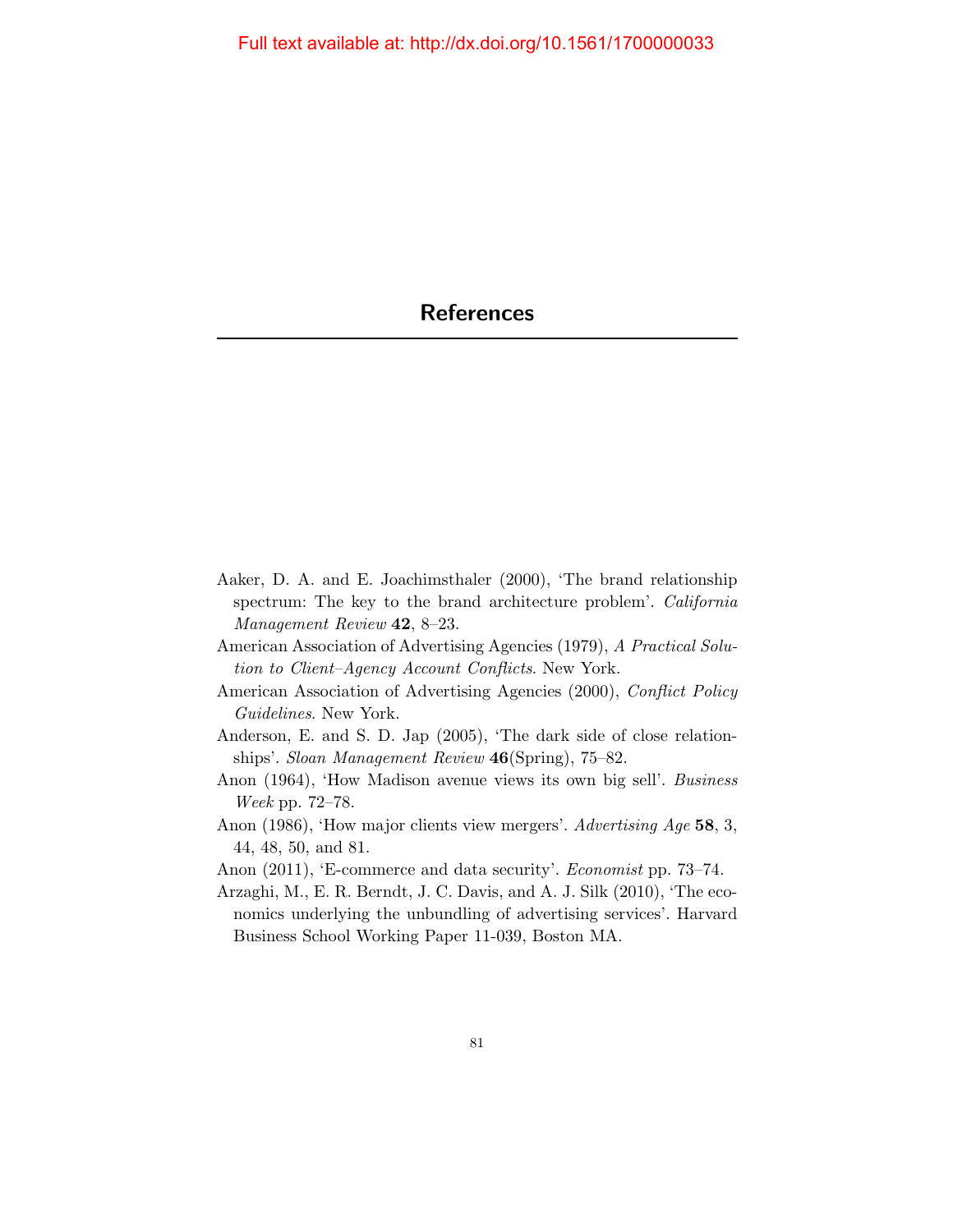- Association of National Advertisers and American Association of Advertising Agencies (2011), Guidelines for Agency Search. New York.
- Bailey, E. E. and A. F. Freidlaender (1982), 'Market structure and multi-product industries'. Journal of Economic Literature 20, 124–148.
- <span id="page-14-0"></span>Baker, G., R. Gibbons, and K. J. Murphy (2002), 'Relational contracts and the theory of the firm'. Quarterly Journal of Economics 117, 39–84.
- Baker, J. and T. F. Bresnahan (2008), 'Economic evidence in antitrust: Defining markets and measuring market power'. In: P. Bucci (ed.): Handbook of Antirust Economics, Chapter 1. Cambridge, MA: MIT Press, pp. 1–42.
- Baker, W. E., R. R. Faulkner, and G. A. Fisher (1998), 'Hazards of the market: the continuity and dissolution of inter-organizational market relationships'. American Sociological Review 63, 147–177.
- Barton, R. (1955), Advertising Agency Operations and Management. New York: McGraw-Hill.
- Bishara, N. D. and D. Oroxco (2012), 'Using the resource-based theory to determine covenant not to compete legitimacy'. Working Paper 1157, Ross School of Business, University of Michigan.
- Bolster, P., C. H. Pantalone, and E. A.Trehan (2010), 'Security breaches and firm value'. Journal of Business Valuation and Economic Loss Analysis  $5(1)$ , Article 1. Accessed at: http://www. bepress.com/jpvela/vol5/iss1/ art1.
- Bolton, P., X. Freizas, and J. Shapiro (2007), 'Conflicts of interest, information provisions, and competition in the financial services industry'. Journal of Financial Economics 85, 297–330.
- Broschak, J. P. (2004), 'Managers' mobility and market interfaces: the effect of managers' career mobility on the dissolution of market ties'. Administrative Science Quarterly 49, 608-640.
- Bruell, A.  $(2011)$ , Tightened policies on conflicts box in agencies, clients'. Advertising Age. Accessed at: adage.com/article/agencynews/231358.
- Burt, F. A. (1940), American Advertising Agencies. New York: Harper, pp. 6–7.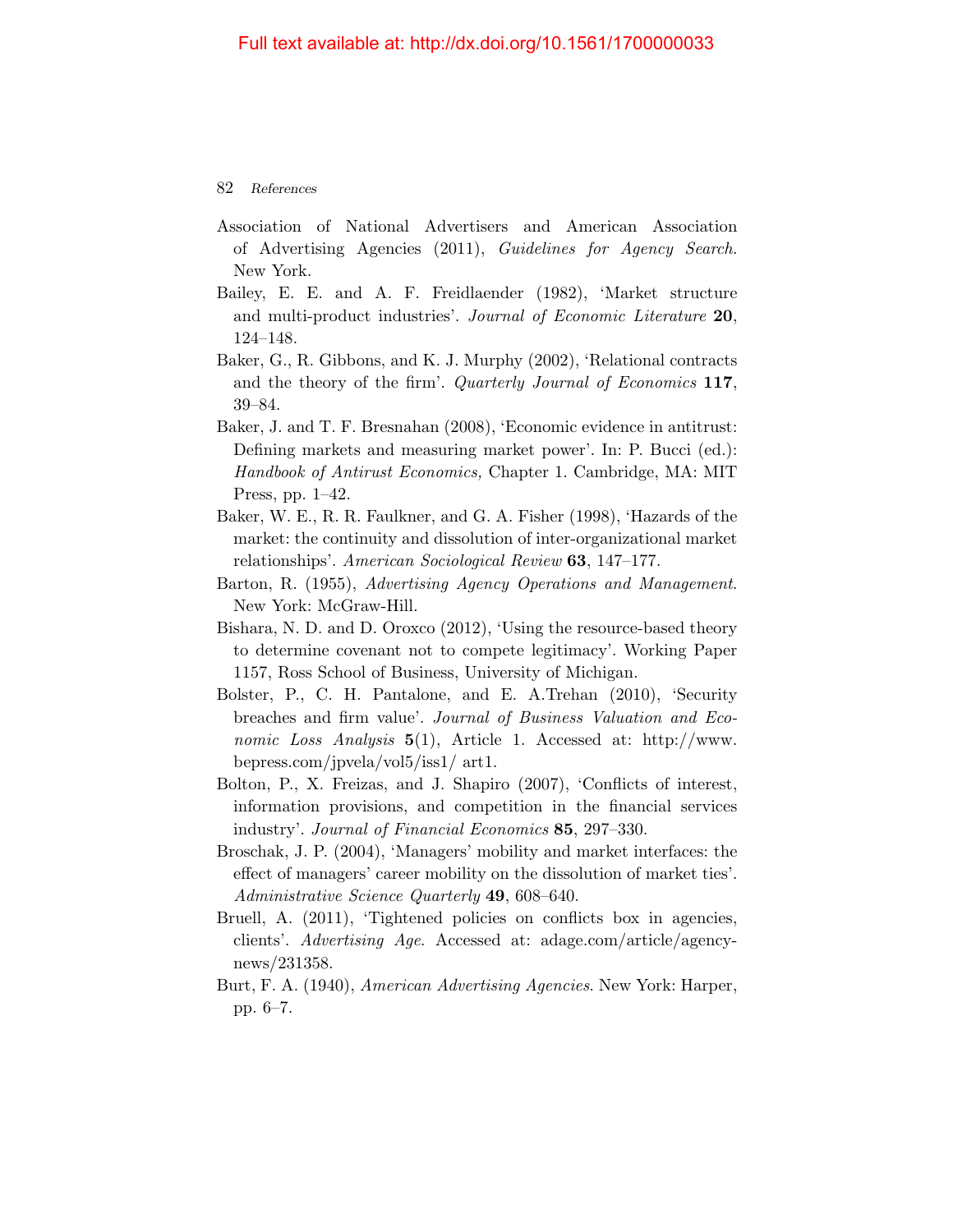- Bush, M. (2008), 'Levi's review asks shops to reveal sensitive price data for other clients'. Advertising Age.
- Campbell, J. Y., A. W. Lo, and A. C. MacKinlay (1997), The Econometrics of Financial Markets. Princeton, NJ: Princeton University Press.
- Cappo, J. (2003), The Future of Advertising. New York: McGraw-Hill.
- Caves, R. E. and M. E. Porter (1977), 'From entry barriers to mobility barriers: conjectural decisions and contrived deterrents to new competition'. Quarterly Journal of Economics 91, 241–262.
- Chandler Jr., A. D. (1977), The Visible Hand. Cambridge, MA: Harvard University Press.
- Chartered Institute of Purchasing and Supply, Institute of Practitioners in Advertisers, Incorporated Society of British Advertisers, Marketing Communications Consultants Association, and Public Relations Consultants Association (2009), Finding an Agency. London, 2nd edition.
- Chatain, O. (2011), 'Value creation, competition, and performance in buyer–supplier relationships'. Strategic Management Journal 32, 76–102.
- Chura, H. and L. Wentz (2004), 'Media agencies struggle to manage client conflicts'. Advertising Age 75, 16.
- Clark, E. (1988), The Want Makers. New York: Viking.
- Council on Public Relations (2001), Conflict and Exclusivity Guidelines. New York.
- Demski, J. S., T. R. Lewis, D. Yao, and H. Yildirim (1999), 'Practices for managing information flows within organizations'. Journal of Law, Economics, & Organization  $15(Spring)$ , 107-131.
- Duhan, D. F. and K. Sandvik (2009), 'Outcomes of advertiser-agency relationships: the form and role of cooperation'. International Journal of Advertising  $28(5)$ ,  $881-919$ .
- Editorial (1988), 'Conflict insurance: a trust buster'. Advertising Age 59, 16.
- Elliot, S. (2001), 'Coca-Cola keeps some brands where they are while pepsico battles a former agency'. New York Times p. C9.
- Elliot, S. (2003), 'A quick retreat from a plan to put a longtime G.M. manager in charge of toyota's pitch'. New York Times p. C4.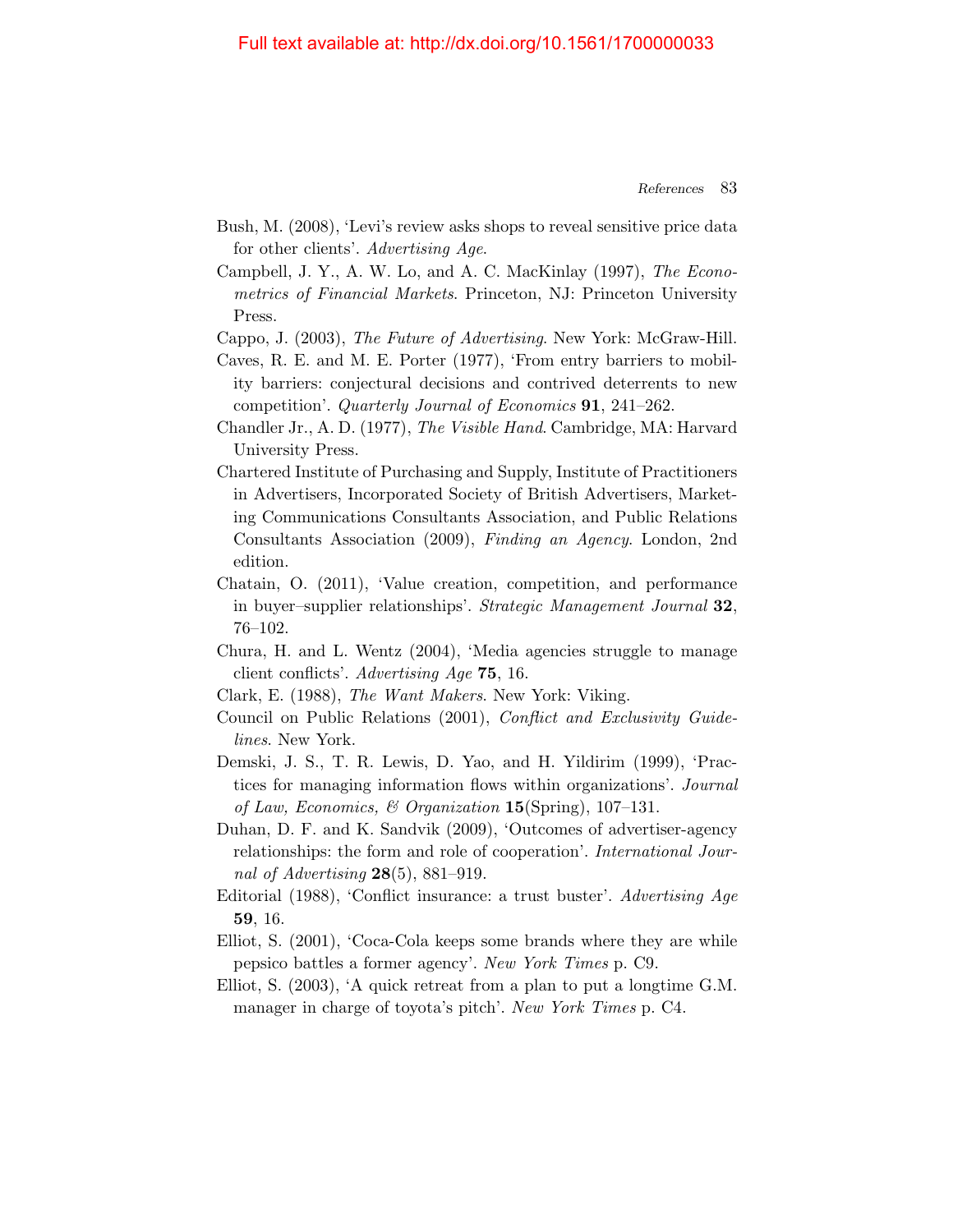- European Association of Advertising Agencies (1994), Client/ Advertising Agency Partnerships in the New Europe. Oxfordshire, Eng.: NTC Publications.
- European Association of Communication Agencies (2002), EACA Guidelines on Account Conflicts.
- Fine, L. R., T. Deitz, S. Gubins, K. Choi, S. Fleck, and D. Howie (2003), Advertising and Marketing Services: Global Ad Primer. Merrill Lynch, New York: Global Securities and Economics Group.
- Fitzgerald, K. (2004), 'Conflict issues grow murkier'. Advertising Age 75, S–12 and S–19.
- Flink, L. J. (2001), Guidelines for Advertiser/Agency Contracts. New York: Association of National Advertisers, 2nd edition.
- Frankel, T. (1998), 'Fiduciary duties'. In: P. Newman (ed.): The New Palgrave Dictionary of Economics and the Law, vol. 2. London: MacMillan, pp. 127–132.
- Geier Jr., P. H. (2009), *Strive to Survive*. Privately Published.
- Gleason, M. and K. Cleland (1995), 'Telcom shops face conflict minefield'. Advertising Age 66, 8.
- Gleason, M. and L. Petrecca (1996), 'Split decisions grow as advertisers seek edge'. Advertising Age **67**, 1, 20 and 22.
- Grayson, K. and T. Ambler (1999), 'The dark side of long-term relationships in marketing services'. Journal of Marketing Research 36, 132–141.
- Gross, I. (1972), 'The creative aspects of advertising'. Sloan Management Review  $14(Fall)$ , 83-109.
- Halliday, J. (2007), 'GM blasts publicis for poaching'. Advertising Age 74, 1 and 14.
- Hart, O. (2008), 'Incomplete contracts'. In: S. N. Durlauf and L. E. Blume (eds.): The New Palgrave Dictionary of Economics Online. 2nd edition. Palgrave Macmillan. Accessed at: http://www. dictionaryofeconomics.com, April 8, 2011.
- Hatfield, S. (2001), 'PepsiCo-FCB fight underscores need for initiative by ad industry'. Advertising Age 72, 28.
- Heide, J. B. and G. John (1992), 'Do norms matter in marketing relationships?'. Journal of Marketing 56, 32–44.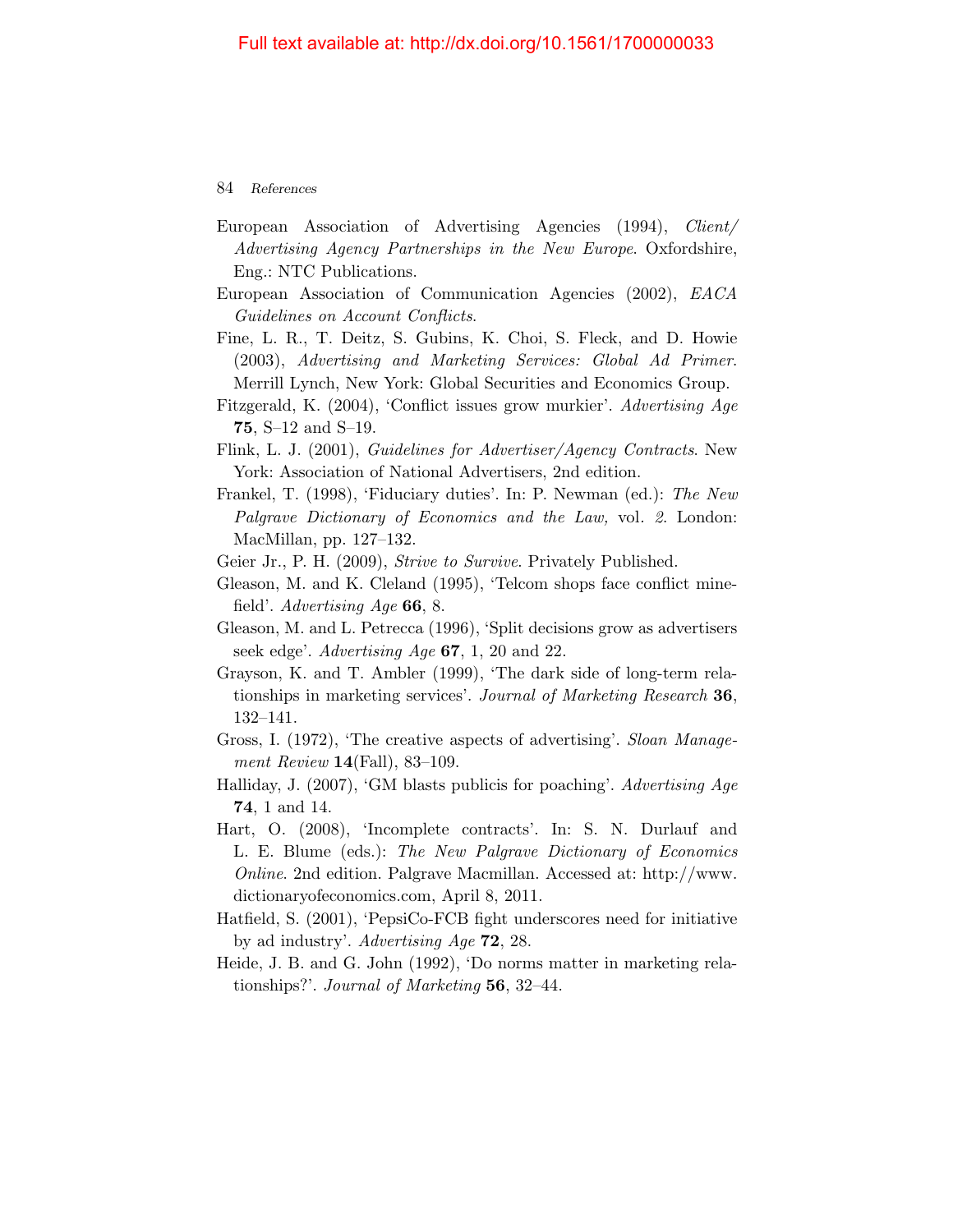- Hirschman, A. O. (1970), Exit, Voice, and Loyalty. Cambridge: Harvard University Press.
- Horsky, S. (2006), 'The changing architecture of advertising agencies'. Marketing Science 25, 367–383.
- Horsky, S., S. C. Michael, and A. J. Silk (2012), 'The internalization of advertising services: an inter-industry study'. Review of Marketing Science. forthcoming.
- Horton, C. and J. Lafayette (1988), 'HHCC's pact to ban merger'. Advertising Age 59, 1 and 50.
- Hower, R. M. (1939), History of an Advertising Agency. Cambridge, MA: Harvard University Press.
- Hozier Jr., G. C. and J. D. Schatrzberg (2000), 'Advertising agency terminations and reviews: stock returns and firm performance'. Journal of Business Research 50, 169–176.
- Ivens, B. S. and K. J. Blois (2004), 'Relational exchange norms in marketing: a critical review of macneil's contribution'. Marketing Theory 4(3), 239–263.
- Jaffe, J. (2005), A Marketer's Guide to Media Service Agencies. New York: American Association of Advertising Agencies.
- Jap, S. D. and E. Anderson (2003), 'Safeguarding inter-organizational performance and continuity under ex post opportunism'. Management Science **49**, 1684–1701.
- Johnson, B. (2004), 'Conflict resolution: rivals such as P&G and Unilever are accepting life either side of a holding company firewall'. Advertising Age  $75$ , 1 and 14.
- Johnson, B. (2011), 'Agency report 2011'. Advertising Age 82, pp. 24ff. Johnson, R. (1982), Marion Harper. Chicago: Crain.
- Jones, J. P. (1998), *How Advertising Works*. Thousand Oaks, CA: Sage.
- Kawashima, N. (2006), 'Advertising agencies, media and consumer market: the changing quality of television advertising in Japan'. *Media,* Culture and Society  $28(3)$ , 393-410.
- Klingman, M. (1983), 'Are advertisers becoming villains?'. Advertising Age 54, M67.
- Kover, A. J. (1970), 'Creativity and structure in advertising agencies'. Unpublished Ph. D. thesis, Department of Sociology, Yale University.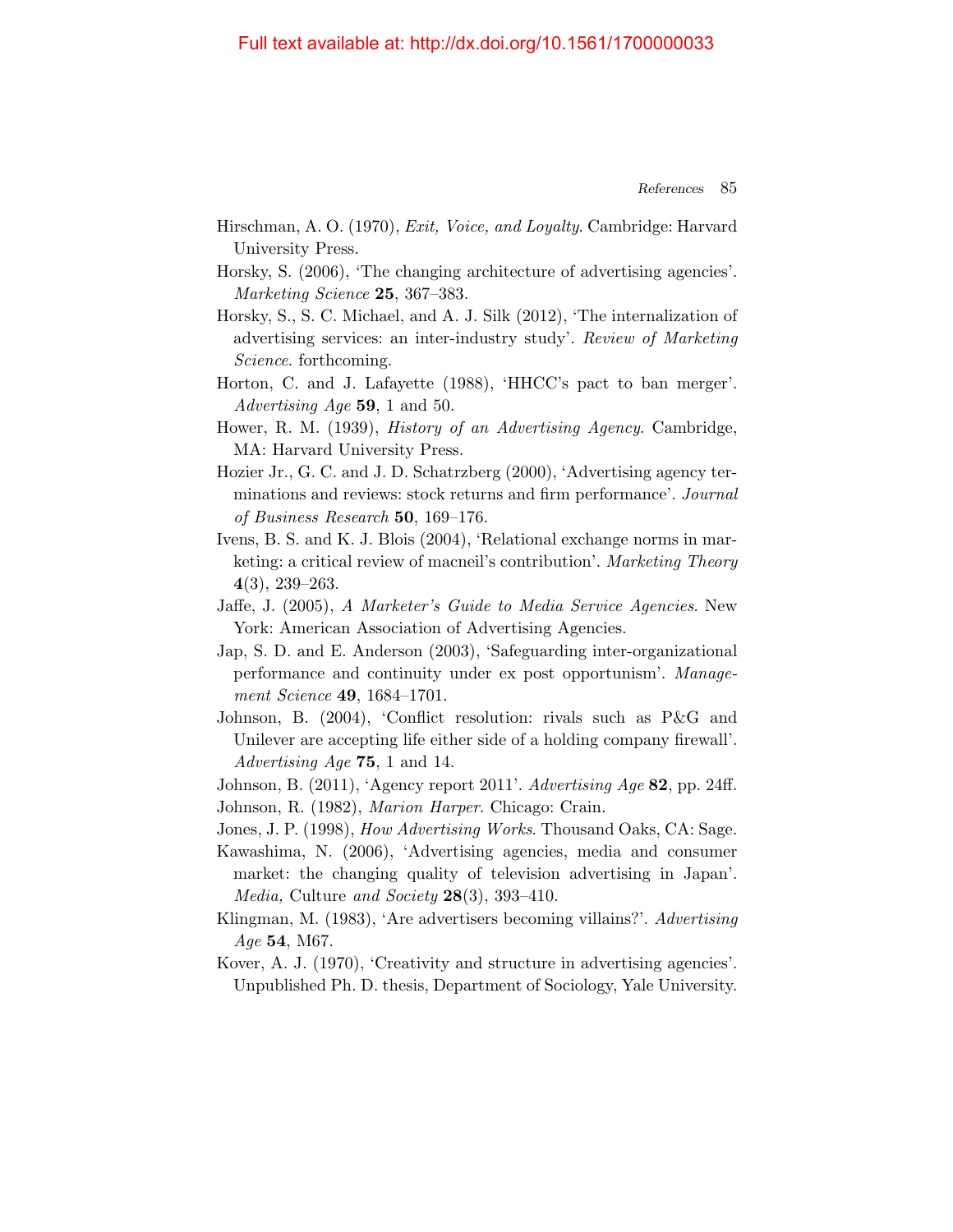- Kranhold, K. (1999), 'Ad-industry merger raises question about conflicts'. Wall Street Journal.
- Kulkarni, M. K., P. P. Vora, and T. A. Brown (2003), 'Firing advertising agencies'. Journal of Advertising 32(Fall), 77–86.
- Lafayette, J. (1987), 'Conflict insurance'. Advertising Age 58, 1 and 92.
- Lafontaine, F. and M. Slade (2010), 'Inter-firm contracts: evidence'. In: R. Gibbons and J. Roberts (eds.): Wikng Paper, University of British Columbia, April. Forthcoming in the Handbook of Organizational Economics. Princeton University Press, 2012.
- Lander, M. and J. Berry (1994), 'Ogilvy's big bet on big blue'. Business Week pp. 70–73.
- <span id="page-18-0"></span>Lawrence, M. W. (2002), A Big Life. New York: Knopf.
- Lehv, D. (2001), A Marketer's Guide to Agency Client Contracts. New York: American Association of Advertising Agencies.
- Levin, D. (1994), 'AT&T, seeing I.B.M. conflict, quits ogilvy'. New York Times p. D1 and D19.
- Lundin, R. H. and C. B. Jones (1998), Trends in Agency Compensation. New York: Association of National Advertisers.
- <span id="page-18-1"></span>Macaulay, S. (1963), 'Non-contractual relations in business: a preliminary study'. American Sociological Review 28, 55–59.
- MacDonald, G. M. and A. Slavinski (1987), 'The simple analytics of competitive equilibrium with multiproduct firms'. American Economic Review 77, 941–953.
- MacDonough, J. (2002), 'Foote, cone & belding'. In: J. MacDonough and K. Egolf (eds.): The Advertising Age Encyclopedia of Advertising, vol. 2. New York: Fitzroy Dearborn, p. 604.
- Macneil, I. R. (1980), The New Social Contract: An Inquiry into Modern Contractual Relayions. New Haven: Yale University Press.
- <span id="page-18-2"></span>Malcomson, J. M. (2010), 'Relational incentive contracts'. In: R. Gibbons and J. Roberts (eds.): Discussion Paper 508, Department of Economics, Oxford University, October. Forthcoming in the Handbook of Organizational Economics. Princeton University Press, 2012.
- Mandese, J. (2005), 'P&G pulls \$800 million gillette account from mindshare, awards to SMG others'. MediaPost.
- Marchand, R. (1985), Advertising and the American Dream. Berkeley, CA: University of California Press.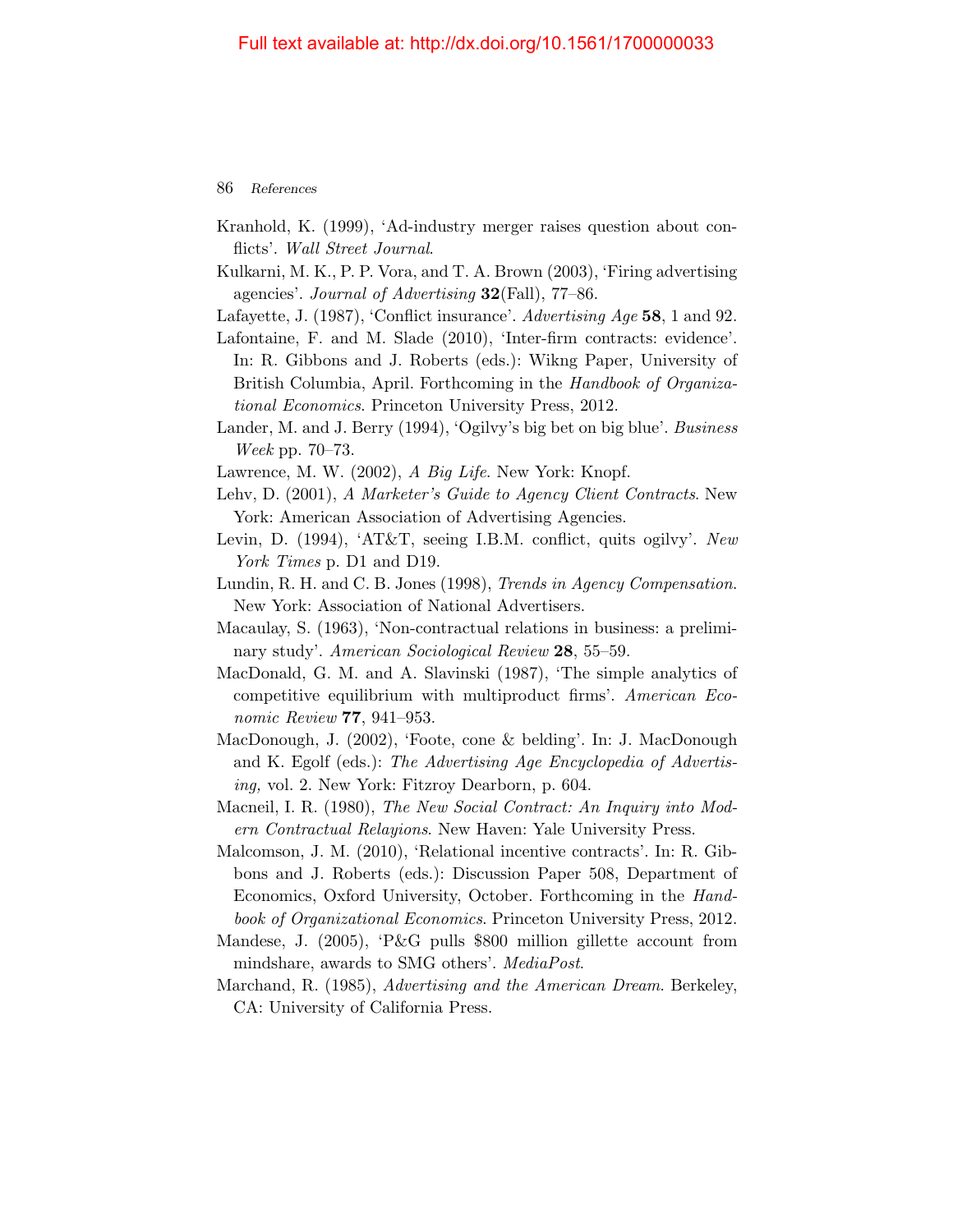#### Full text available at: http://dx.doi.org/10.1561/1700000033

- Marshall, C. (1983), 'Agency execs deny security problems'. Advertising Age 54, 88.
- Mathur, L. K. and I. Mahur (1996), 'Is value associated with initiating new agency–client contacts?'. Journal of Advertising 25(Fall), 1–12.
- McClellan, S. (2011), 'Mediabrands preps third global media net, seiler eyes new biz'. In: Media Daily News. September 8. Accessed at www.mediapost.com.
- Michell, P. C. N. (1986–1987), 'Auditing of agency–client relations'. Journal of Advertising Research 26, 29–41.
- Michell, P. C. N. (1988), Advertising Agency–Client Relations: A Strategic Perspective. London: Croom-Helm.
- Michell, P. C. N., H. Cataquet, and S. Hague (1992), 'Establishing the causes of disaffection in agency–client relations'. Journal of Advertising Research 32, 41–48.
- Michell, P. C. N., H. Catquet, and G. D. Mandry (1996), 'Advertising agency creative reputation and account loyalty'. Creativity and Innovation Management 5, 38–47.
- Millman, N. (1988), Emperors of Adland. New York: Warner.
- Moeran, B. (1996), A Japanese Advertising Agency. Honolulu: University of Hawaii Press.
- Moeran, B. (2000), 'The split account system and Japan's advertising industry'. International Journal of Advertising 19, 185–200.
- Morrison, M. (2011), 'After 50 years, DraftFCB's relationship with SC Johnson to end'. Advertising Age (July 28). Accessed at: http://adage.com, October 13, 2011.
- Morrison, M. (2012), 'Read the fine print: job contracts can jeopardize your next gig'. Advertising Age, (April 29). Accessed at: http://adage.com, May 1, 21012.
- Mullman, J. (2009a), 'MillerCoors pressures IPG to force Deutsch off A–B roster'. Advertising Age (August 6). Accessed at: http://adage. com, August 18.
- Mullman, J. (2009b), 'Publicis, corona part ways over potential conflict of interest'. Advertising Age (July 24). Accessed at: http://adage. com, August 18.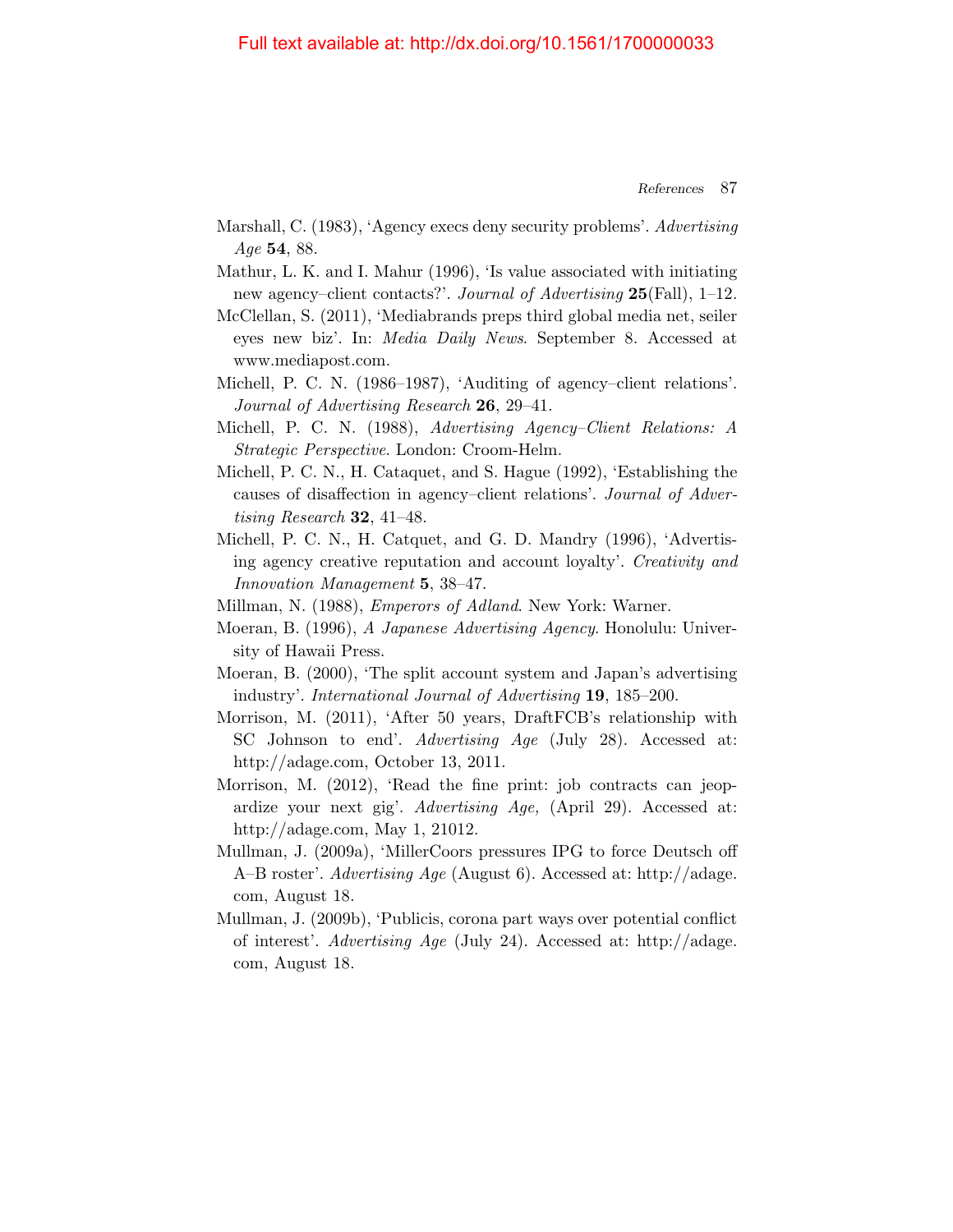- Mullman, J. (2009c), 'Publicis takes on becks after leaving corona light'. Advertising Age (August 17). Accessed at: http://adage.com, August 18, 2009.
- Nanda, A. (2003), 'The essence of professionalism: managing conflicts of interest'. HBS Note 9-903-120, Rev., Dec.29.
- Nanda, A. (2004), 'Managing client conflicts'. HBS Note 9-904-059, Jan. 18.
- Nanda, A. (2005), 'Who is a professional?'. HBS Note 9-904-047, March 24, 2005.
- Neff, J. (2005), 'P&G moves Gillette's \$800 million ad buying account'. Advertising Age.
- Neff, J. (2010), 'SC Johnson throws \$1 billion global business into play'. Advertising Age (December 23). Accessed at: http://adage.com, October 13, 2011.
- Neff, J. (2011), 'The road to racine: an SCJ timeline'. Advertising Age (July 29). Accessed at: http://adage.com, October 13, 2011.
- Ogilvy, D. (1983), Ogilvy on Advertising. New York: Crown.
- O'Leary, N. (1995), 'Fatal conflict'. ADWEEK 36, 26.
- O'Toole, J. (1980), The Trouble with Advertising. New York: Random House.
- Parekh, R. (2008), 'Agency.com sues icrossing for stealing its talent'. Advertising Age.
- Parekh, R. (2010a), 'McCann, MDC partners settle talent poaching lawsuit'. Advertising Age (April 2010). Accessed at: http:// adage.com, April, 20.
- Parekh, R. (2010b), 'McCann sues MDC partners, Kirshenbaum bond for allegedly poaching talent'. (April 15). Accessed at: http:// adage.com, April 16.
- Pollack, J. (1998), 'Danone poses conflict issue for kraft shop Y&R'. Advertising Age 69, 1 and 62.
- Pope, D. (1983), The Making of Modern Advertising. New York: Basic Books.
- Posner, R. A. (1997), 'Social norms and the law: an economic approach'. American Economic Review 87, 365–369.
- Prince, M. and M. Davies (2006), Inside Advertiser and Agency Relationships. New York: Association of National Advertisers.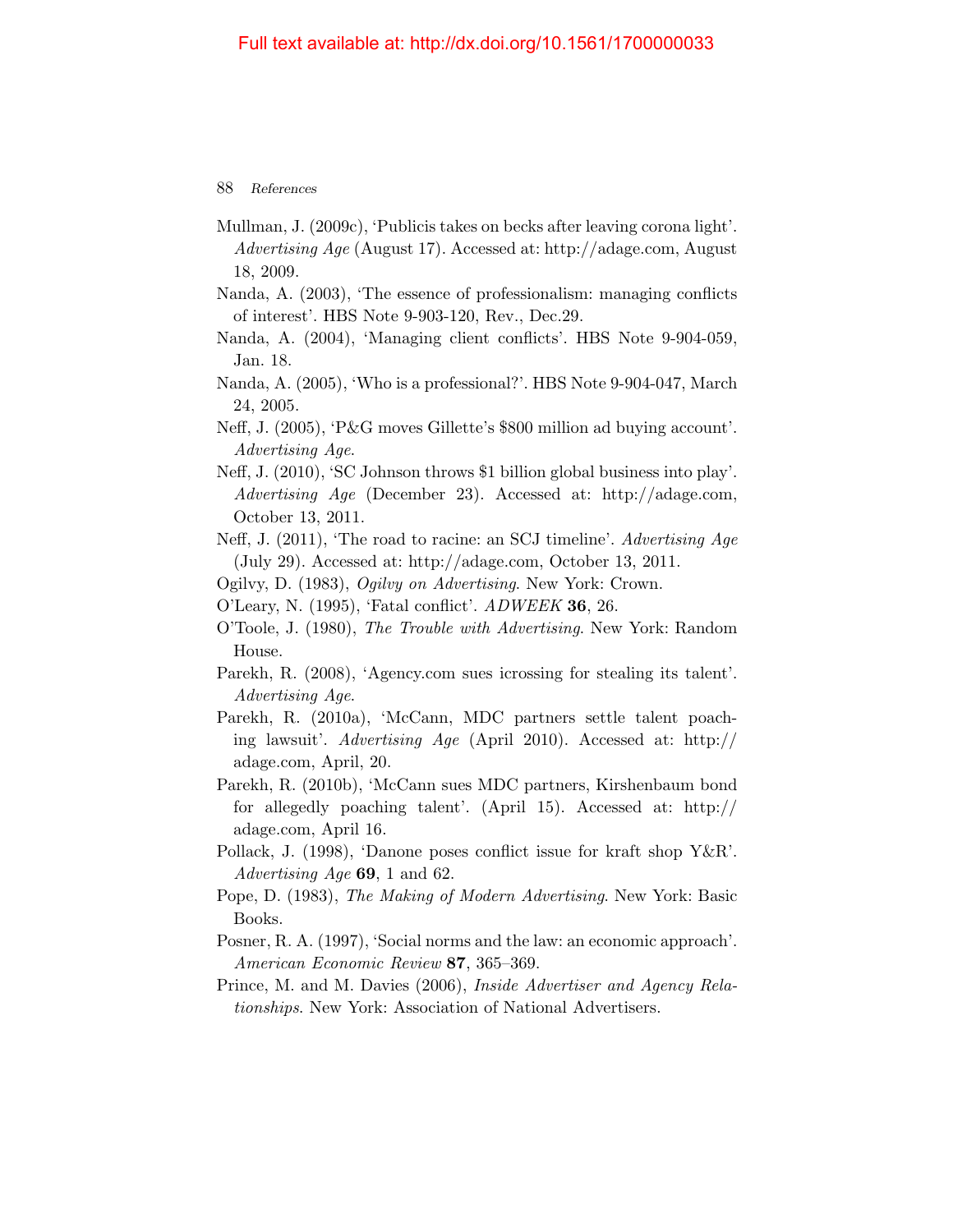- Prior, F. L. (2001), 'Dimensions of the worldwide merger boom'. Journal of Economic Issues 35, 825–840.
- Raith, M. (1996), 'A general model of information sharing in oligopoly'. Journal of Economic Theory  $71$ (Article No. 0117), 260–288.

Rosenshine, A. (2006), Funny Business. New York: Beaufort Books.

Rothenberg, R. (1994), Where the Suckers Moon. New York: Knopf.

- Rutherford, R. C., D. L. Thompson, and R. W. Stone (1992), 'The impact of changes in advertising agencies on common stock prices'. Journal of Current Issues and Research in Advertising 14(Spring), 1–8.
- Salanie, B. (1998), The Economics of Contracts. Cambridge, MA: MIT Press.
- Sampey, K. (2005), 'So few choices for clients, so many account conflicts'. ADWEEK 46, 12.
- Seligman, D. (1956), 'The amazing advertising business'. Fortune 54, 224 ff.
- Sellers, P. (1985), 'When clients merge, ad agencies quake'. Fortune 112, 101.
- Silk, A. J. and E. R. Berndt (1994), 'Costs, mobility barriers, and market structure: advertising agencies as multiproduct firms'. Journal of Economics & Management Strategy 3(Fall), 437-480.
- Silk, A. J. and E. R. Berndt (2004), 'Holding company cost economies in the global advertising and marketing services business'. Review of Marketing Science 2(Article 5). Available at: http:// www.bepress.com/romsjournal.
- Silk, A. J. and C. King III (2012), 'How concentrated is the U.S. advertising and marketing services industry? myth vs. reality'. Journal of Current Issues and Research in Advertising. forthcoming.
- Siman, S. J. (1989), 'Agency–client relationships before and after mergers in the advertising industry'. Unpublished Master's thesis, Sloan School of Management, Massachusetts Institute of Technology, Cambridge, MA.
- Sit, M. (1988), 'Ad agencies and clients maintain a delicate relationship'. Boston Globe p. 61 and 63.
- Smith, C. (1989), 'Rossin Greenberg Seronick & Hill, Inc.: (A),(B),(C)'. Harvard Business School Case 9-1589-124.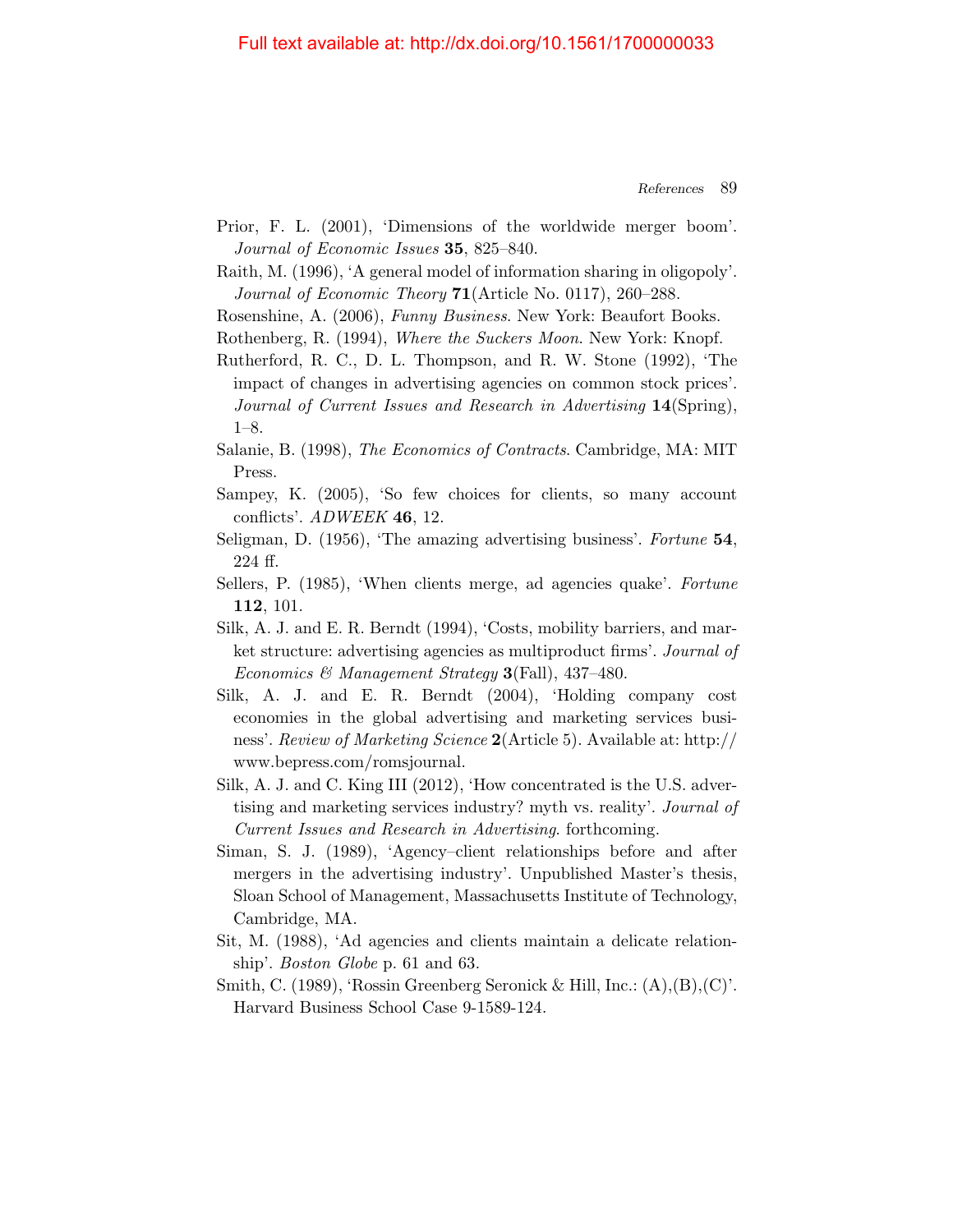- Snyder, B. and L. Petrecca (1999), 'Mating mania'. Advertising Age 70, 3 and 41.
- Sternberg, B. (2011), 'WPP wants Maxus to be more than 'conflict shop' for accounts bigger siblings can't take'. Advertising Age. Accessed at: http://adage.com, August 27.
- Stone, E. C. (1989), Guidelines for Advertiser/Agency Contracts. New York: Association of National Advertisers.
- Taylor, C. (1990), 'Client conflicts can whipsaw even small agencies'. ADWEEK 31, 40.
- Villas-Boas, J. M. (1991), 'Proprietary information in vertical relationships: the advertising agency case'. Chapter 3 in "On Promotion and Advertising Policies: A Strategic Approach," unpublished Ph.D. thesis, Sloan School of Management, Massachusetts Institute of Technology, December, pp. 104–169.
- Villas-Boas, J. M. (1994), 'Sleeping with the enemy: should competitors share the same advertising agency?'. Marketing Science 13(Spring), 190–202.
- von Nordenflycht, A. (2007), 'Is public ownership bad for professional service firms? Ad agency ownership, performance, and creativity'. Academy of Management Journal 50(2), 429–445.
- von Nordenflycht, A. (2009), 'Firm size and industry structure under human capital intensity: insights from the evolution of the global advertising industry'. Organizational Science. forthcoming.
- von Nordenflycht, A. (2010), 'What is a professional service firm? Toward a theory and taxonomy of knowledge-intensive firms'. Academy of Management Review 35(1), 155–174.
- Vranica, S. (2001), 'Foote cone loses two accounts from coke in wake of pepsi suit'. Wall Street Journal p. B3.
- Vranica, S. (2008), 'Agency.com sues rivals over clients'. Wall Street Journal p. B9.
- Weilbacher, W. M. (1993), Choosing & Working with Your Advertising Agency. Lincolnwood, IL: NTC Business Books.
- West, D. C. (1996), 'The determinants and consequences of multinational advertising agencies'. International Journal of Advertising 15, 128–139.